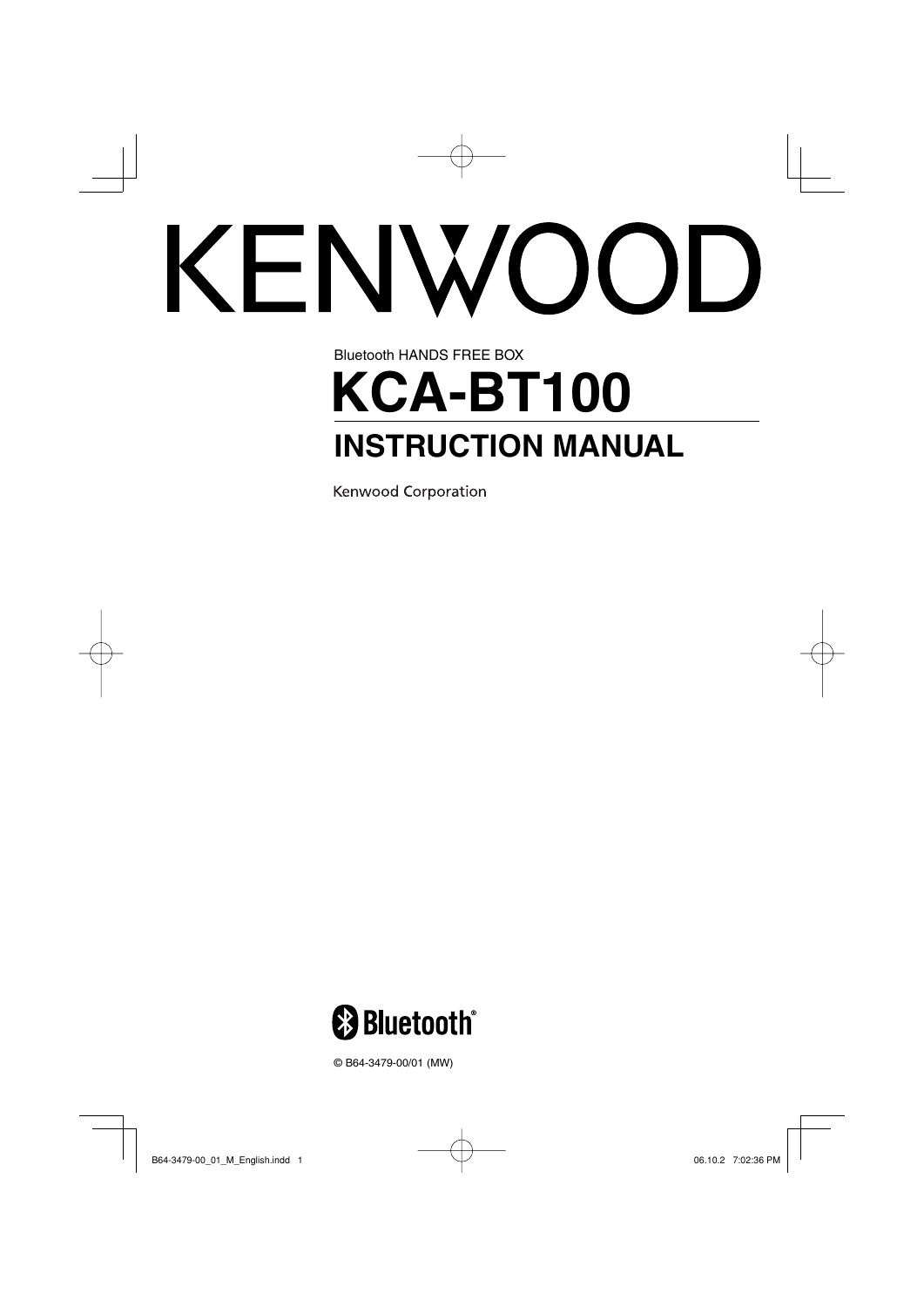| <b>Before Use</b>         |  |
|---------------------------|--|
| <b>Safety Precautions</b> |  |
| <b>Notes</b>              |  |
|                           |  |

| <b>Setting up the Bluetooth Function</b> | - 5 |
|------------------------------------------|-----|
| Before Use                               | 5   |
| Registering Your Cell-Phone              | 5   |
| Downloading the Phone Book               |     |

| <b>For Monitor receiver (DDX series)</b> |    |
|------------------------------------------|----|
| <b>Hands-Free Unit Control</b>           | 12 |
| Hands-Free Control screen                | 12 |
| Remote Controller                        | 13 |
| Key Operation                            | 13 |
| When Called                              | 14 |
| When Dialing                             | 14 |
| Quick Dialing                            | 14 |
| Calling by Phone Book                    | 15 |
| Redialing                                | 16 |
| Setting up the Hands-Free Phone          | 16 |
| Selecting a Hands-Free Phone             | 17 |
| Deleting the Hands-Free Phone            | 17 |

| Accessories/<br><b>Installation Procedure</b> | 18 |
|-----------------------------------------------|----|
| <b>Connection</b>                             | 19 |
| <b>Installation</b>                           | 20 |
|                                               |    |

| <b>Troubleshooting Guide</b> | 21 |
|------------------------------|----|
| <b>Specifications</b>        | 21 |
|                              |    |

#### **For Audio receiver**

| 6 |
|---|
| 6 |
| 6 |
| 6 |
| 6 |
| h |
|   |

#### **Dialing Method 7** Selecting the Dialing Mode<br>Making a Call by Entering a Phone Number 7 Making a Call by Entering a Phone Number 7 Dialing by Using the Quick Dialing Function 7 Registering to the Preset Dial Number List 8 Dialing by Using the Phone Book 8

| Dialing by Using the Incoming Call List |  |
|-----------------------------------------|--|
|                                         |  |
|                                         |  |

| <b>Remote Control</b>    | О |
|--------------------------|---|
| Functions of the buttons |   |

| <b>Menu System</b>                      |    |
|-----------------------------------------|----|
| Menu System                             | 10 |
| Selecting the Cell-Phone You Wish to    |    |
| Connect                                 | 10 |
| Deleting a Registered Cell-Phone        | 10 |
| Displaying the Cell-Phone Status        | 10 |
| Setting the Time Interval for Automatic |    |
| Answer                                  | 11 |
| Setting up the Voice Output Speakers    | 11 |
| Setting the Beep of the Incoming Call   | 11 |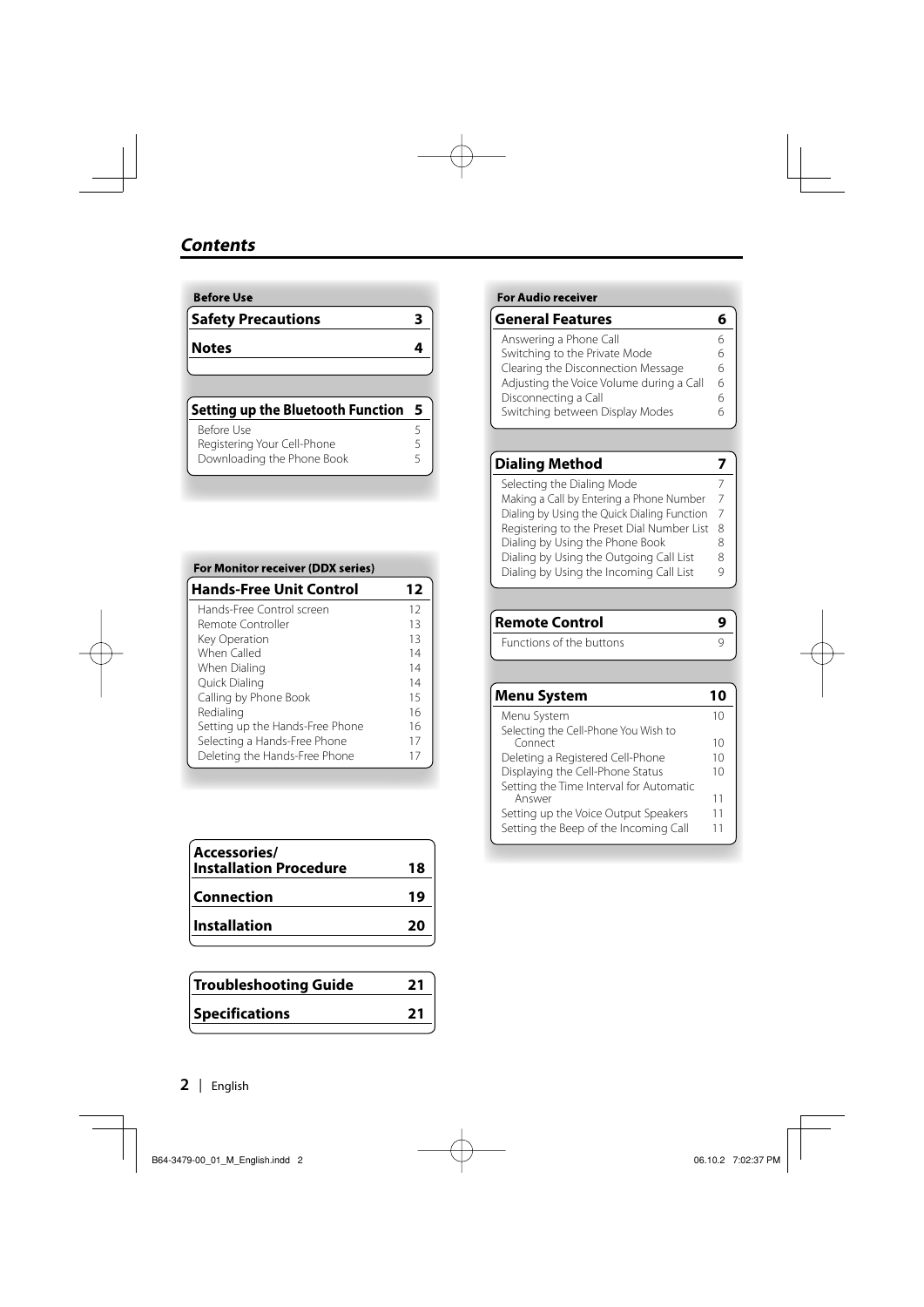#### 2**WARNING**

#### **To prevent injury or fire, take the following precautions:**

- To prevent a short circuit, never put or leave any metallic objects (such as coins or metal tools) inside the unit.
- Mounting and wiring this product requires skills and experience. For safety's sake, leave the mounting and wiring work to professionals.

#### 2**CAUTION**

#### **To prevent damage to the machine, take the following precautions:**

• Do not install the unit in a spot exposed to direct sunlight or excessive heat or humidity. Also avoid places with too much dust or the possibility of water splashing.

> The Bluetooth word mark and logos are owned by the Bluetooth SIG, Inc. and any use of such marks by Kenwood Corporation is under license. Other trademarks and trade names are those of their respective owners.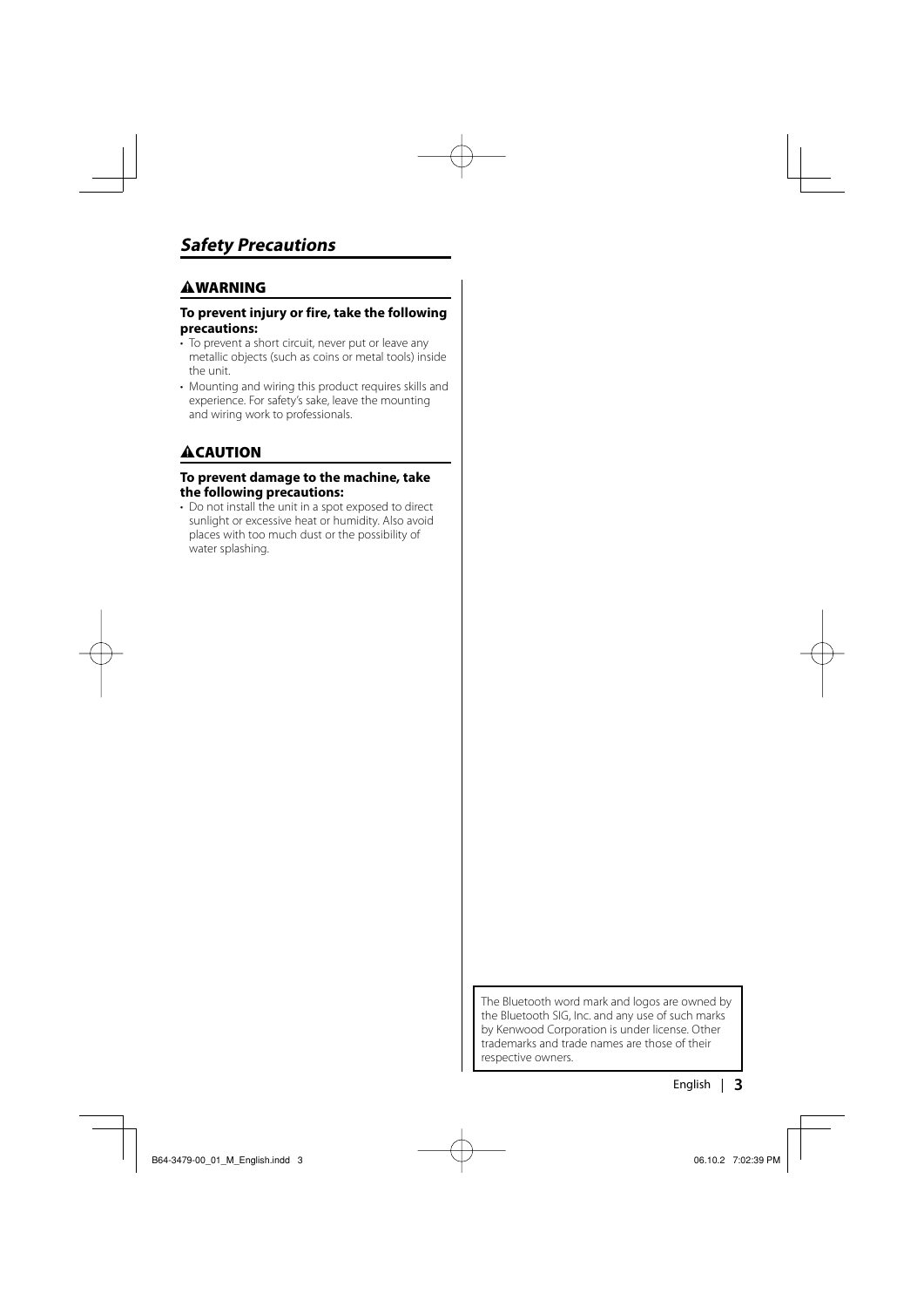#### **Notes**

- If you experience problems during installation, consult your Kenwood dealer.
- When you purchase optional accessories, check with your Kenwood dealer to make sure that they work with your model and in your area.
- The illustrations of the display and the panel appearing in this manual are examples used to explain more clearly how the controls are used. Therefore, what appears on the display in the illustrations may differ from what appears on the display on the actual equipment, and some of the illustrations on the display may be inapplicable.

#### **Kenwood Receivers available for this unit**

The receiver units that can be used with KCA-BT100 are as follows: (As of September 2006)

#### **Audio receiver**

DPX-MP2090U\*, DPX-MP7090U, KDC-MP5033U\*, KDC-X7533U\*, KDC-X9533U, KDV-MP6333\*, KDV-MP6433\*

#### **Monitor receiver**

DDX6039

For details on the compatible receivers to be released in the future, access the following URL:

#### **http://www.kenwood.com/bt/bt100/**



- \*: Set the display character conversion function switch to
- "2". For more details, see <Display Character Conversion Function> (page 18).

#### **About the Remote Controller**

The audio receiver requires a remote controller with numeric buttons to enter phone numbers directly. To make a call using the remote controller, the  $[1]$ button must be provided on the remote controller. For more details, access the following URL:

#### **http://www.kenwood.com/bt/bt100/**



• You cannot use a remote controller depending on the type of your control unit.

#### **About the Cell-Phone**

This unit conforms to the following Bluetooth specifications:

| <b>Version</b> | Bluetooth Standard Ver. 1.2 |
|----------------|-----------------------------|
| Profile        | HFP (Hands Free Profile)    |
|                | OPP (Object Push Profile)   |

For the cell-phones verified for compatibility, access the following URL:

#### **http://www.kenwood.com/bt/bt100/**



- The units supporting the Bluetooth function have been certified for conformity with the Bluetooth Standard following the procedure prescribed by Bluetooth SIG. However, it may be impossible for such units to communicate with your cell-phone depending on its type.
- HFP is a profile used to make a hands-free call.
- OPP is a profile used to transfer data such as a phone book between units.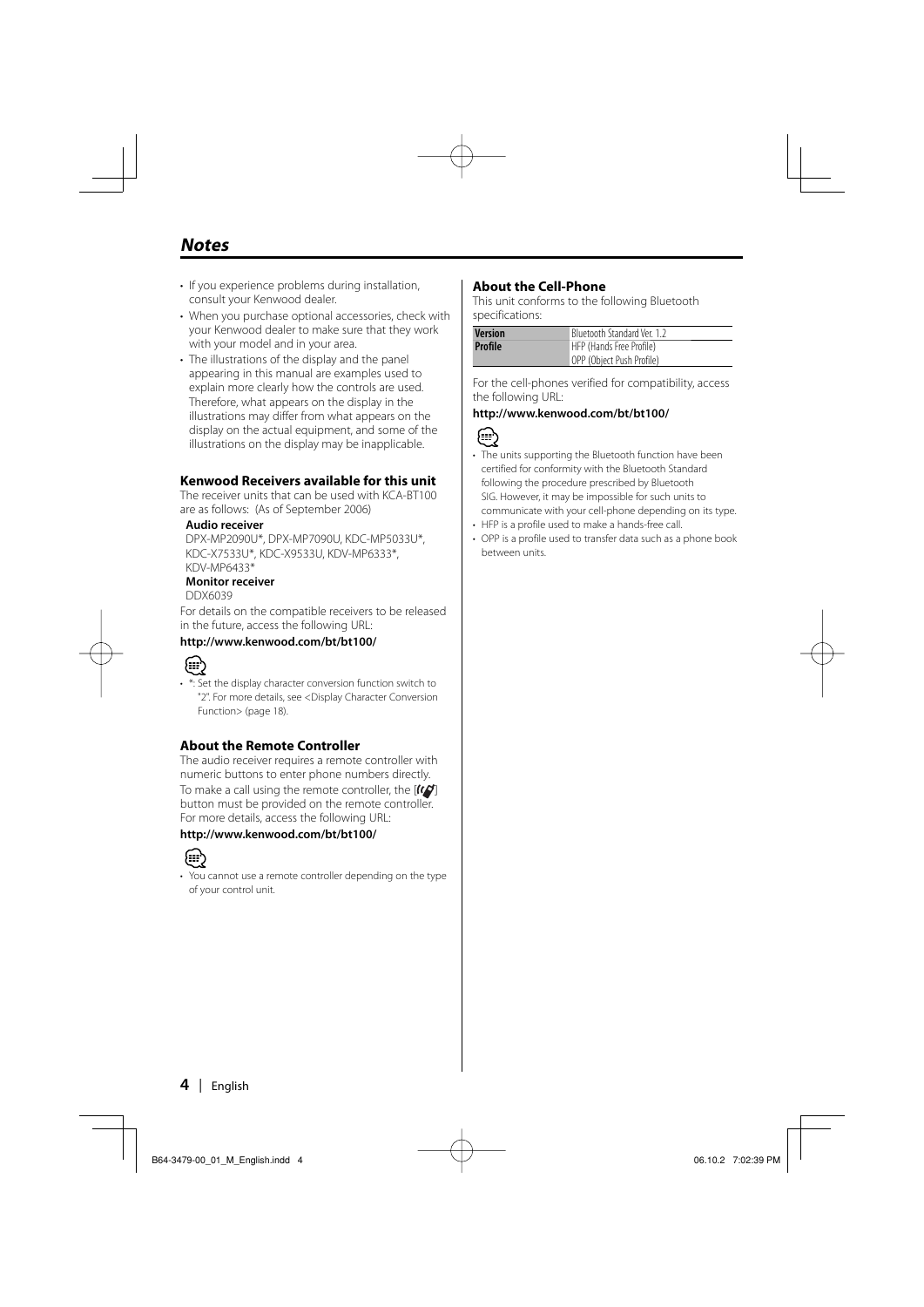#### **Before Use**

- You need to register your cell-phone before using it with this unit. For more details, see <Registering Your Cell-Phone> (page 5).
- If you have registered two or more cell-phones, you need to select one of them. For more details, see <Selecting the Cell-Phone You Wish to Connect> (page 10) or <Selecting a Hands-Free Phone> (page 17).
- To use the Phone Book, it must be downloaded to this unit in advance. For details, see <Downloading the Phone Book> (page 5).
- You can set up the voice output speaker. For more details, see <Setting up the Voice Output Speakers> (page 11) or <Setting up the Hands-Free Phone> (page 16).

#### **Registering Your Cell-Phone**

To make your cell-phone usable with this unit, you need to register it (pairing). You can register up to five cell-phones to this unit.

- **1 Turn on the control unit.**
- **2 Start cell-phone registration on the cell-phone** By operating the cell-phone, carry out hands-free phone registration (pairing). Select "KCA-BT100" from the list of connected units.

#### **3 Enter a path key**

Enter "1234" as a path key. Check that registration is complete on the cellphone.

#### **4 By operating the cell-phone, start hands-free connection.**



- For how to operate the cell-phone, refer to the Instruction Manual that comes with your cell-phone.
- You can register up to five cell-phones. Registering the sixth cell-phone will delete the cell-phone registered most previously.
- You cannot register a cell-phone when another cellphone is in the hands-free connection status. End the hands-free connection, and then register a new cellphone.
- If two or more "KCA-BT100" are displayed in the list of connected units, another "KCA-BT100" is probably used nearby. Move your car, and then check that only one "KCA-BT100" is displayed.

#### **Downloading the Phone Book**

Download the phone book data from the cellphone to this unit so that you can use the Phone Book of this unit.

- **1 By operating the cell-phone, end the hands-free connection.**
- **2 By operating the cell-phone, send the phone book data to this unit**

By operating the cell-phone, download the phone book data to this unit.

#### **During downloading:**

"Downloading", "DOWNLOAD", or "Now Downloading…" is displayed.

#### **After completion of downloading (for Audio receiver):**

"Complete", "Completed", or "COMPLETE" is displayed.

**3 By operating the cell-phone, start the handsfree connection.** 

#### **To clear the downloading completion message (for Audio receiver): Press any button.**



- For how to operate the cell-phone, refer to the Instruction Manual that comes with your cell-phone.
- Up to 300 phone numbers can be registered for each registered cell-phone.
- Up to 32 digits can be registered for each phone number along with up to 40 characters representing a name.
- Depending on the type of your cell-phone, the following restrictions are placed:
	- The phone book data cannot be downloaded normally.
	- Characters in the Phone Book are garbled.
	- The phone book data cannot be downloaded normally if it contains images. It may take several hours to a full day to download the phone book depending on the total image size.
- To cancel downloading of the phone book data, operate the cell-phone.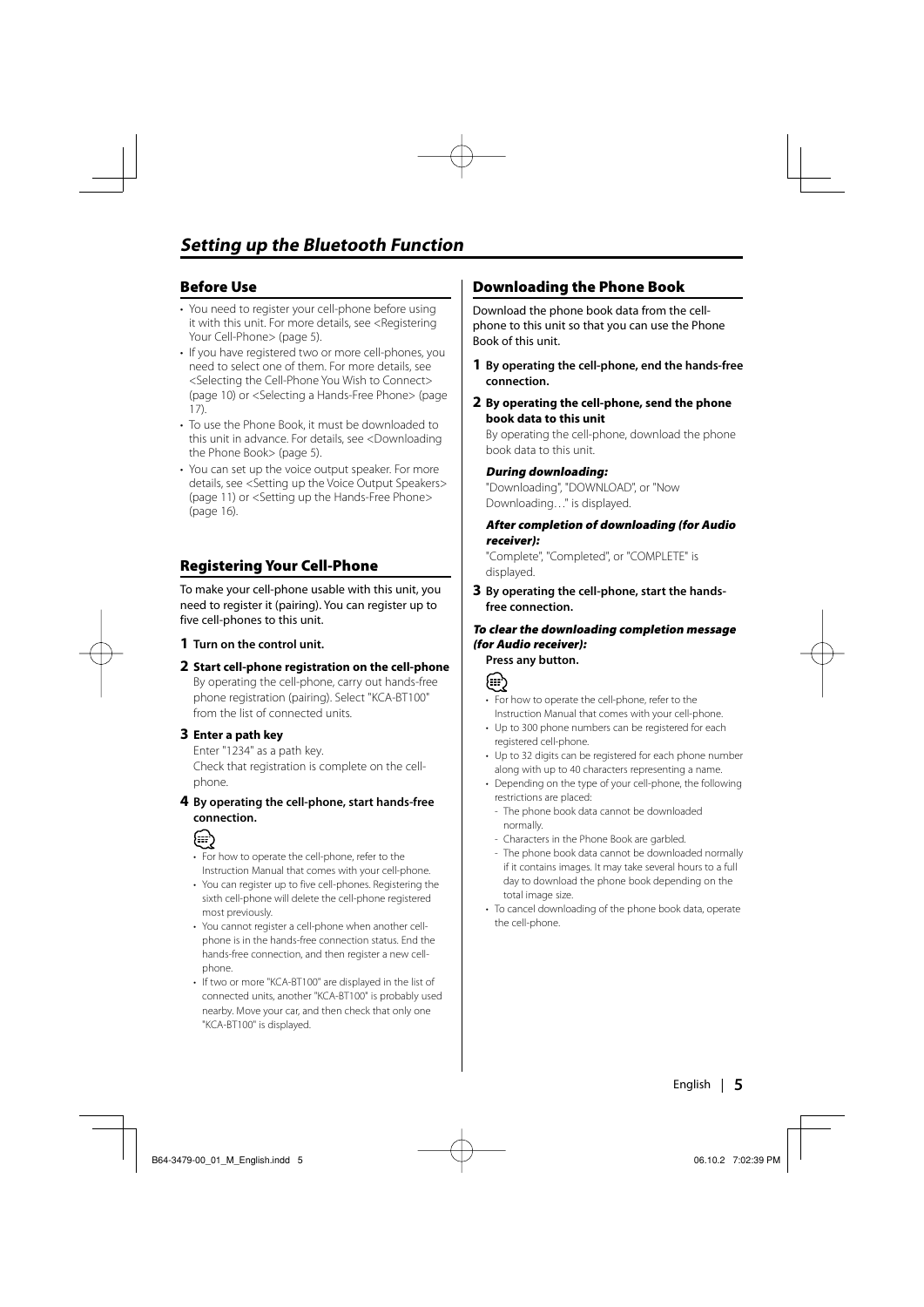#### **Answering a Phone Call**

When "CALL" or "Call" is displayed, "(Calling party name)" or "(Phone number)" is also displayed. **Press the [AUDIO] button or one of [1] – [6] buttons.**

#### **Rejecting an Incoming Call**

**Press the [ATT] button for at least 1 second.**



- You can set up the unit so that the incoming call is received after lapse of a predetermined time. For more details, see <Setting the Time Interval for Automatic Answer> (page 11).
- Inserting a disc such as a CD will disconnect your call.
- Setting the cell-phone in the private mode can disable the hands-free function.
- When a call without caller ID arrives, "No Name No Number", "No Number", or "NO-NMBER" is displayed.
- The name of the calling party is displayed if it has already been registered in the Phone Book.

#### **Switching to the Private Mode**

You can switch between the private mode (talking directly on the cell-phone) and the hands-free mode.

#### **Press the Control knob ([▶II]).**

Talk modes are switched as follows:

| <b>Display</b>                  | Talk mode       |
|---------------------------------|-----------------|
| "Private"/ "PRIVATE"/ "PV TALK" | Private talk    |
| "Handsfree"/ $-$ /"HF TAI K"    | Hands-free talk |



• Depending on the type of your cell-phone, switching to the private talk mode may select the source that was used before commencing the hands-free connection. If this happens, the source cannot be switched back to the hands-free talk mode by operating this unit. Operate your cell-phone to return to the hands-free talk mode.

#### **Clearing the Disconnection Message**

You can clear the message displayed after disconnection of the cell-phone.

#### **Press the [ATT] button for at least 1 second.**

"Disconnect" or "DISCONCT" disappears.



• It may take some time before the disconnected cellphone is reconnected.

#### **Adjusting the Voice Volume during a Call**

You can adjust the voice volume during a call.

#### **Turn the [VOL] knob.**



- The volume adjusted during the current call will be effective for the next and subsequent calls.
- Increasing the volume excessively is more likely to produce echo. If echo is produced, turn down the volume as low as possible. Echo increases in proportion to the volume.

#### **Disconnecting a Call**

#### **Press the [SRC] button.**



• You can also press the [ATT] button for at least 1 second to end a call.

#### **Switching between Display Modes**

You can switch between the Phone Book and the Call List.

#### **Press the [DISP]/ [AUTO]/ [TI] button.**

If the [DISP] button is not provided, press the [AUTO] or [TI] button.

#### **For the Audio receiver with Multi-function Key System: Press the [AUTO]/ [TI] button.**

Pressing this button toggles between the name list and the phone number list.

#### **Scrolling the Display**

You can scroll through the list of phone numbers or names. For the operation method, refer to <Text/ Title Scroll> in the Instruction Manual that comes with the control unit.



- With the control unit on which only the name of the calling party is displayed when receiving a call or quick dialing, you can switch to the phone number display mode by performing the above operation.
- Depending on the type of your control unit, the following restrictions are placed.
- Up to 19 characters can be displayed.
- The # letter cannot be displayed, or "" (all segments are lit) is displayed for #.
- You cannot switch between display modes.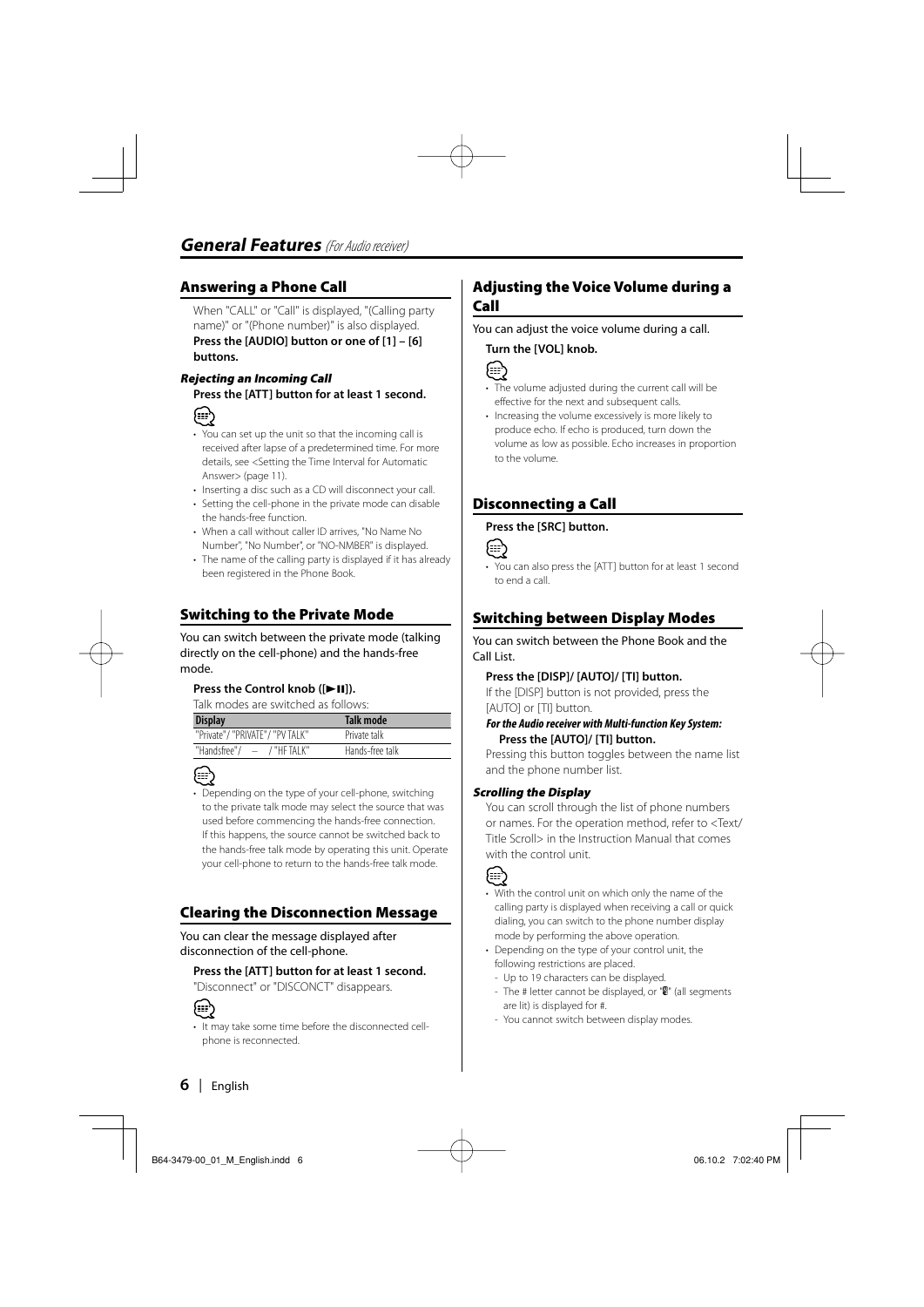#### **Selecting the Dialing Mode**

You can dial in five different ways.

**1 Enter the dialing method selection mode Press the [ATT] button for at least 1 second.** "DIAL" or "N-DIAL" is displayed.

#### **2 Select a dialing method**

#### **Press the Control knob ([** $>$ **11]).**

Pressing this knob toggles between the following dialing methods:

#### **For the Audio receiver with Multi-function Key System:**

#### **1 Press the [NEXT] button.**

Select the key function section.

#### **2 Press the [1] ("DIAL") – [4] ("IN-C") button.**

| <b>Display</b> | Multi key         | <b>Dialing method</b>                     |
|----------------|-------------------|-------------------------------------------|
| "DIAL"/        | $[1]$ ("DIAL")    | Dial by entering a phone number.          |
| "N-DIAL"       |                   | (page 7)                                  |
|                |                   | Dial by using the quick dialing function. |
|                |                   | (page 7)                                  |
| "INITIAL"/     | $\lceil 2 \rceil$ | Dial by searching for the initial in the  |
| "PH-BOOK1"     | $("PHBK")$ *      | Phone Book (page 8)                       |
| "PH.BOOK"/     | [2]               | Dial by searching the Phone Book in the   |
| "PH-BOOK2"     | ("PHBK")*         | alphabetical order. (page 8)              |
| "0UT"/         | $[3]$ ("OUT-C")   | Dial by using the outgoing call list.     |
| "OUT-CALL"     |                   | (page 8)                                  |
| " $N$ "/       | $[4]$ (" $N-C$ ") | Dial by using the incoming call list.     |
| "IN-CALL"      |                   | (page 9)                                  |
|                |                   |                                           |

#### **3 Exit the dialing method selection mode Press the [ATT] button for at least 1 second.**



- To use the Phone Book, it must have been downloaded from the cell-phone. For more details, see <Downloading the Phone Book> (page 5).
- The outgoing call list and the incoming call list are the lists of calls originated from and received at this unit. They are not the ones stored in the cell-phone memory.
- \* With the Multi-function Key System, pressing the [2] ("PHBK") button switches between the Phone Book search methods.

#### Function of remote controller

#### **Making a Call by Entering a Phone Number**

You can make a call by entering a phone number.

#### **1 Enter the number dial mode**

Select the "DIAL" or "N-DIAL" display. Refer to <Selecting the Dialing Mode> (page 7).

#### **2 Enter a phone number**

**Press the number ([1] – [0]), #([FM]), \*([AM]), or +([**¢**]) button on the remote controller.**

#### **3 Make a call**

**Press the [DIRECT] button on the remote controller.**

"CALL" or "Call" is displayed.

#### **To erase the entered phone number digit by digit:**

**Press the [**4**] button on the remote controller.**

ጮ

- You can input max 32 digits.
- Depending on the type of your control unit, """ (all segments are lit) is displayed for #.

#### **Dialing by Using the Quick Dialing Function**

You can dial by calling the phone number registered to the preset dial number list. For how to preset a phone number, refer to <Registering to the Preset Dial Number List> (page 8).

#### **1 Enter the number dialing mode**

Select the "DIAL" or "N-DIAL" display. Refer to <Selecting the Dialing Mode> (page 7).

**2 Select the button corresponding to the preset dial number**

**Press the [1] – [3] button.** "Preset #" or "PRESET #" is displayed.

#### **For the Audio receiver with Multi-function Key System:**

- **1 Press the [NEXT] button.** Select the key function section.
- **2 Press the [1] ("1") [3] ("3") button.** "DIAL #" is displayed.

#### **3 Make a call Press the Control knob ([▶II]) for at least 1 second.**

"CALL" or "Call" is displayed.

#### €∋∖

• If the desired number is not registered to the preset dial number list, "No Name No Number", "No Number", or "NO-NUMBER" is displayed.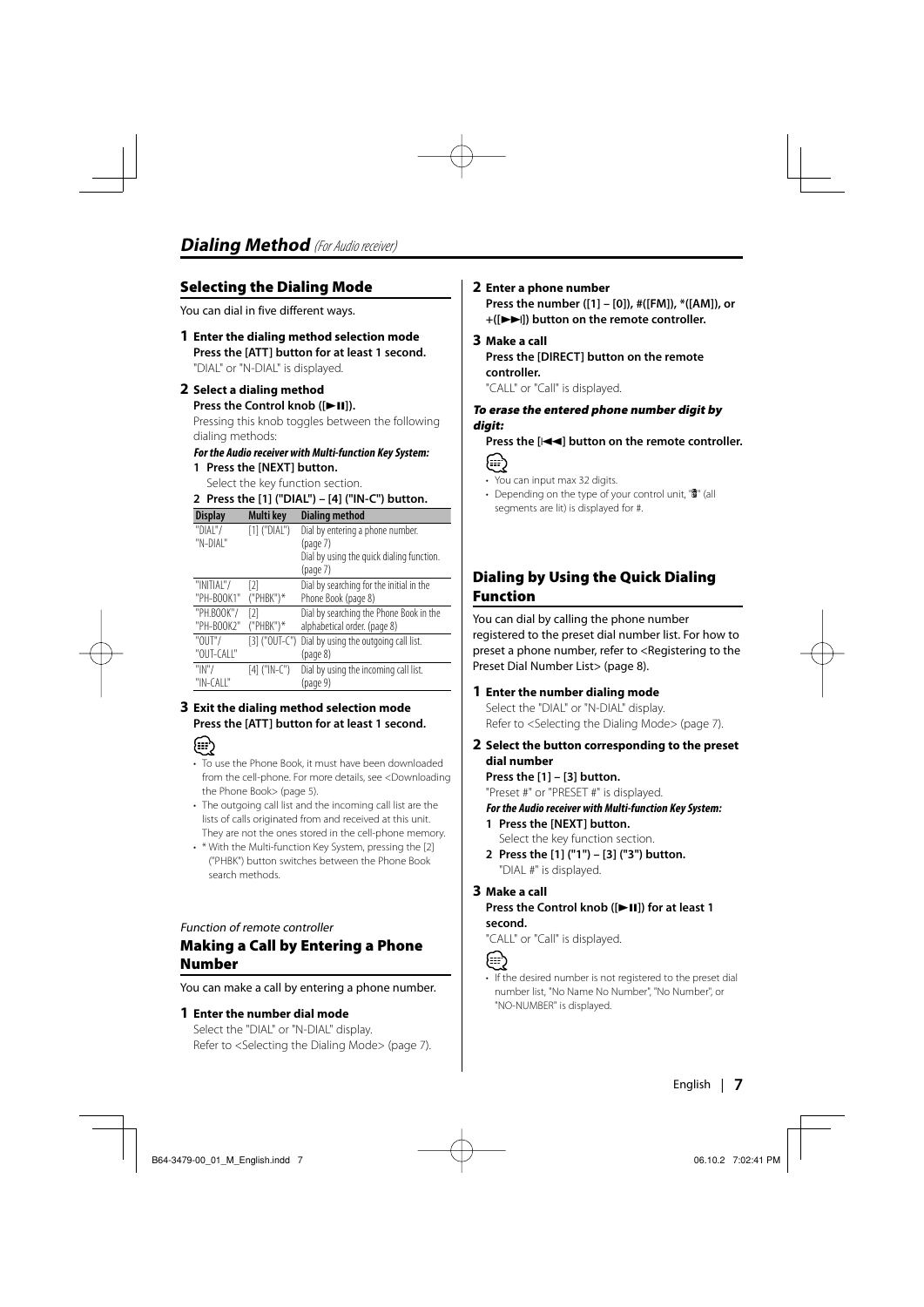#### **Registering to the Preset Dial Number List**

You can register up to 3 phone numbers for quick dialing.

#### **1 Enter the phone number you wish to register**

Enter the phone number with reference to the following:

- <Making a Call by Entering a Phone Number> (page 7)
- <Dialing by Using the Phone Book> (page 8)
- <Dialing by Using the Outgoing Call List> (page 8)
- <Dialing by Using the Incoming Call List> (page 9)
- **2 Select the button you wish to register Press the [1] – [3] button for at least 2 seconds. For the Audio receiver with Multi-function Key System:**
	- **1 Press the [NEXT] button.** Select the key function section.
	- **2 Press the [1] ("1"/ "MEM.1") [3] ("3"/ "MEM.3") button for at least 2 seconds.** "Memory" or "MEMORY" display blinks 1 time.
- **3 Exit the dialing method selection mode Press the [ATT] button for at least 1 second.**

#### **Dialing by Using the Phone Book**

You can dial by using the downloaded Phone Book.

#### **1 Enter the Phone Book mode**

Select the "INITIAL", "PH-BOOK1", "PH.BOOK", or "PH-BOOK2" display.

Refer to <Selecting the Dialing Mode> (page 7). If you have selected, "PH.BOOK" or "PH-BOOK2", proceed to step 4.

#### **For the Audio receiver with Multi-function Key System: Press the [2] ("PHBK") button.**

Pressing this button toggles between the following search methods:

| <b>Display</b> | Search method                     |
|----------------|-----------------------------------|
| "INITIAI"/     | Search by the initial.            |
| "PH-BOOK1"     |                                   |
| "PH.BOOK"/     | Search in the alphabetical order. |
| "PH-BOOK2"     | Proceed to step 4.                |

#### **2 Select the initial to be searched for Push the Control knob towards [** $\leftarrow$ **], [** $\rightarrow$ **], [FM] or [AM].**

Move the cursor to the initial to be searched for.

| <b>Knob</b> | <b>Operation</b>                                                         |
|-------------|--------------------------------------------------------------------------|
|             | $[ \blacktriangleleft /\blacktriangleleft ]$ Move to the next character. |
| [FM]/ [AM]  | Move to the next row.                                                    |

#### **3 Determine the selected initial Press the Control knob ([** $\blacktriangleright$  **II]) for at least 1 second.**

#### **4 Select the name**

**Push the Control knob towards [FM], [AM], [**4**] or [**¢**].**

Select the name.

| <b>Knob</b> | <b>Operation</b>                                                   |
|-------------|--------------------------------------------------------------------|
| [FM]/ [AM]  | Change the name.                                                   |
|             | [ $\leftarrow$ / [ $\leftarrow$ $\leftarrow$ ] Change the initial. |

#### **5 Make a call**

#### **Press the Control knob ([▶II]) for at least 1 second.**

"CALL" or "Call" is displayed.



- To use the Phone Book, it must have been downloaded from the cell-phone. For details, see <Downloading the Phone Book> (page 5).
- Initials including no corresponding name will not be displayed.
- On the control unit that displays three rows, the name in the middle row is the selected one.
- During search, a non-accent character such as "u" is searched for instead of an accent character such as "ü".
- Characters that the control unit cannot display are searched for in the order in which they were registered to the Phone Book.

#### **Dialing by Using the Outgoing Call List**

You can dial by using the outgoing call list. Up to ten phone numbers of the originated calls are recorded in the outgoing call list.

#### **1 Enter the outgoing call list mode**

Select the "OUT" or "OUT-CALL" display. Refer to <Selecting the Dialing Mode> (page 7).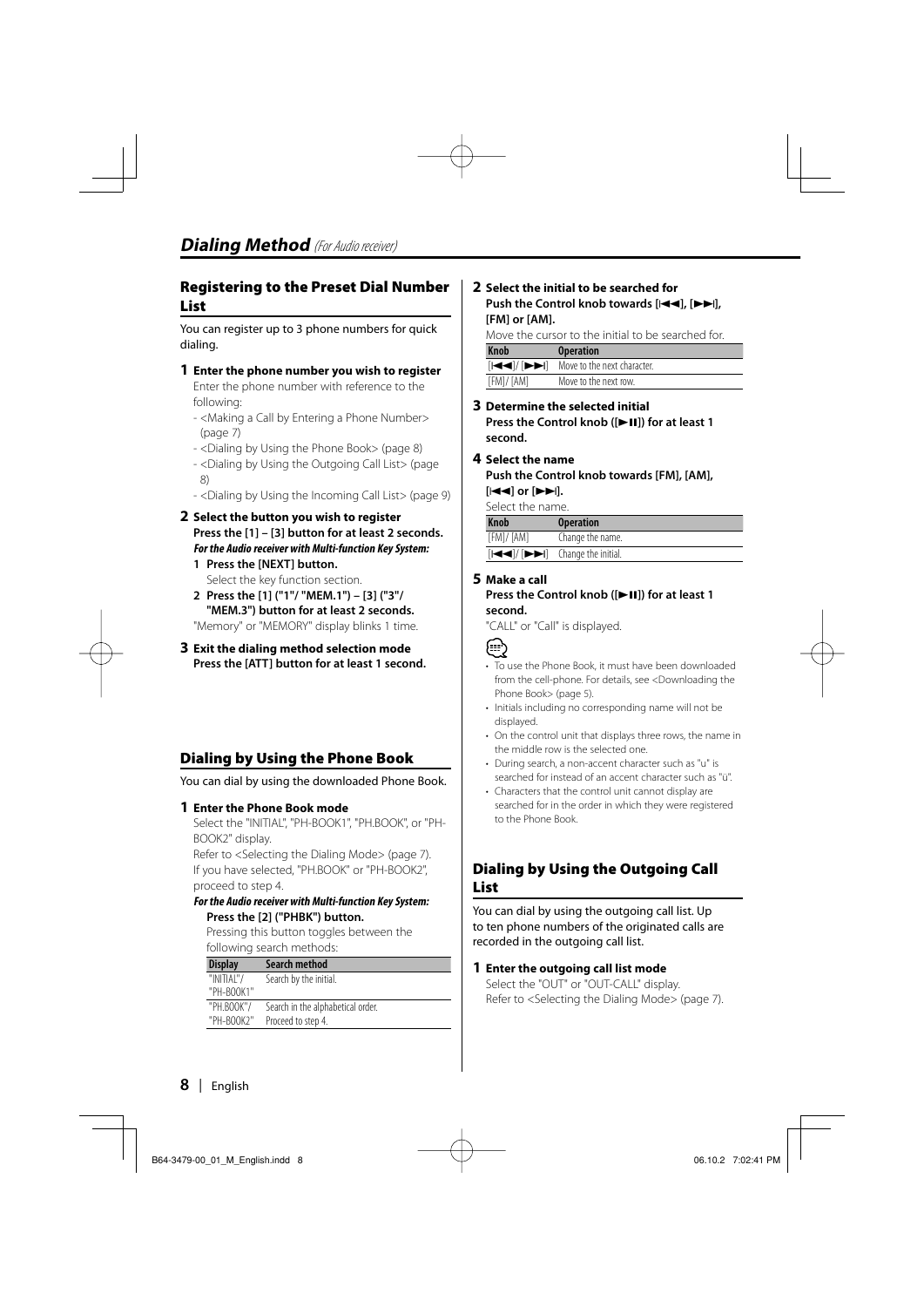#### **2 Select a name or phone number Push the Control knob towards [FM] or [AM].**

#### **3 Make a call Press the Control knob ([** $\blacktriangleright$  **II]) for at least 1 second.**

"CALL" or "Call" is displayed.



- The outgoing call list is the list of calls originated from this unit. It is not the one stored in the cell-phone memory.
- On the control unit that displays three rows, the phone number in the middle row is the selected one.
- Depending on the type of your control unit, "0" is displayed for the tenth call in the outgoing call list.

#### **Dialing by Using the Incoming Call List**

You can dial by using the incoming call list. Up to ten phone numbers of the received calls are stored recorded in the incoming call list.

#### **1 Enter the incoming call list mode** Select the "IN" or "IN-CALL" display.

Refer to <Selecting the Dialing Mode> (page 7).

**2 Select a name or phone number Push the Control knob towards [FM] or [AM].**

#### **3 Make a call Press the Control knob ([▶II]) for at least 1 second.**

"CALL" or "Call" is displayed.



- The incoming call list is the list of calls received at this unit. It is not the one stored in the cell-phone memory.
- On the control unit that displays three rows, the phone number in the middle row is the selected one.
- Depending on the type of your control unit, "0" is displayed for the tenth call in the incoming call list.
- Depending on the type of your cell-phone, "+" mark (International call mark) will not be transferred. In this case, the incoming call list cannot be used for making a call.

### **Remote Control** *(For Audio receiver)*

#### **Functions of the buttons**

#### **[SRC] button\***

During a call: End the call.

#### **[VOL] buttons\***

During a call: Adjusts the voice volume.

#### **[ ] button**

Enters the dialing method selection mode. When a call comes in: Answers the call.

#### **[**38**] button\***

During a call: Switches between the private talk mode and the hands-free talk mode. In dialing method selection mode: Selects a dialing method.

#### **[**¢**] button\***

Number dial input: Inputs "+".

#### **[**4**] button\***

Number dial input: Clears the entered phone number.

#### **[FM] button\***

Number dial input: Inputs "#".

#### **[AM] button\***

Number dial input: Inputs "\*".

#### **[0] – [9] buttons\***

Number dial input: Inputs a digit.

#### **[DIRECT] button\*** Makes a call.

#### **Remote Control Mode selector switch**

Switch to "AUD" when dialing.



- \* If your remote controller has a mode selection switch, set it to "AUD".
- Remote controllers with the  $[ (Q^{\prime}]$  button and/or numeric buttons are available optionally. Purchase a remote controller with a desired function.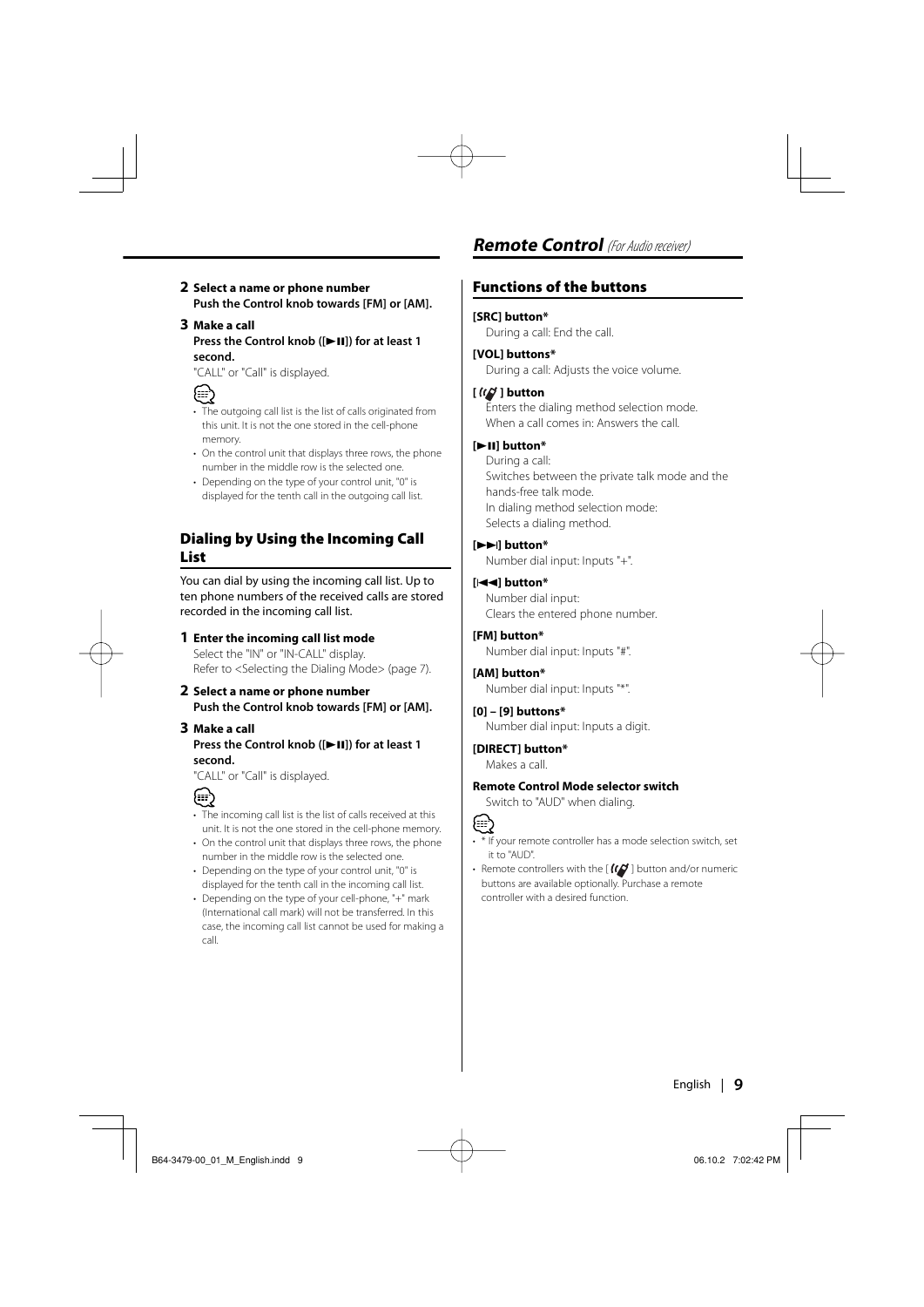#### **Menu System**

Set up various functions. The Menu system basic operation method is explained here. The reference for the Menu items and their setting content is after this operation explanation.

#### **1 Enter Menu mode**

**Press the [MENU] button for at least 1 second.** "MENU" is displayed.

- **2 Select the menu item Push the Control knob towards [FM] or [AM].**
- **3 Set the menu item Push the Control knob towards [** $\neq$  **| or**  $\neq$  **|**  $\neq$  **|**  $\neq$  **|**  $\neq$  **|**  $\neq$  **|**  $\neq$  **|**  $\neq$  **|**  $\neq$  **|**  $\neq$  **|**  $\neq$  **|**  $\neq$  **|**  $\neq$  **|**  $\neq$  **|**  $\neq$  **|**  $\neq$  **|**  $\neq$  **|**  $\neq$  **|**  $\neq$  **|**  $\neq$  **|**  $\neq$  **|**  $\neq$  **|**  $\neq$  **| \ne**
- **4 Exit Menu mode Press the [MENU] button.**



• Three menu items appear on the display. The menu item displayed at the center is the one you can adjust.

#### In Standby mode

#### **Selecting the Cell-Phone You Wish to Connect**

When two ore more cell-phones have already been registered, you need to select the cell-phone you wish to use.

- **1 Select the phone selection mode Push the Control knob towards [FM] or [AM].** Select the "Phone Selection" or "PHN-SEL" display.
- **2 Enter the selected phone selection mode Press the Control knob ([** $\blacktriangleright$  **<b>II**]) for at least 1 **second.**

"(name)" is displayed.

- **3 Select the cell-phone you wish to connect Push the Control knob towards [FM] or [AM].**
- **4 Set up the cell-phone you wish to connect** Push the Control knob towards [ $\blacktriangleleft$ **4**] or  $\blacktriangleright$  $\blacktriangleright$ ]. "\*(name)" or "-(name)" is displayed. "✱" (dark color) or "✱": The selected cell-phone is busy.

"<sup>\*</sup> (light color) or " ": The selected cell-phone is on standby.

**5 Exit the phone selection mode Press the [MENU] button.**

#### In Standby mode

#### **Deleting a Registered Cell-Phone**

You can delete a registered cell-phone.

- **1 Select the phone deletion mode Push the Control knob towards [FM] or [AM].** Select the "Phone Delete" or "PHN-DEL" display.
- **2 Enter the phone deletion mode Press the Control knob ([** $\blacktriangleright$  **[1]) for at least 1 second.**

"(name)" is displayed.

**3 Select the cell-phone you wish to delete Push the Control knob towards [FM] or [AM].**

#### **4 Delete the selected cell-phone Press the Control knob ([▶II]) for at least 1 second.**

"Delete" or "DELETE" is displayed.

**5 Exit the phone deletion mode Press the [MENU] button.**



• When a registered cell-phone is deleted, its Phone Book, list of outgoing calls, and list of incoming calls are also deleted.

#### **Displaying the Cell-Phone Status**

You can display the connection status, signal strength, and battery level.

- **1 Select the status display item Push the Control knob towards [FM] or [AM].** Select the "P-STATUS" display.
- **2 Enter the status display mode Press the Control knob ([** $\blacktriangleright$  **[1]) for at least 1 second.**
- **3 Select the item you wish to display Push the Control knob towards [FM] or [AM].**
- **4 Exit the status display mode Press the [MENU] button.**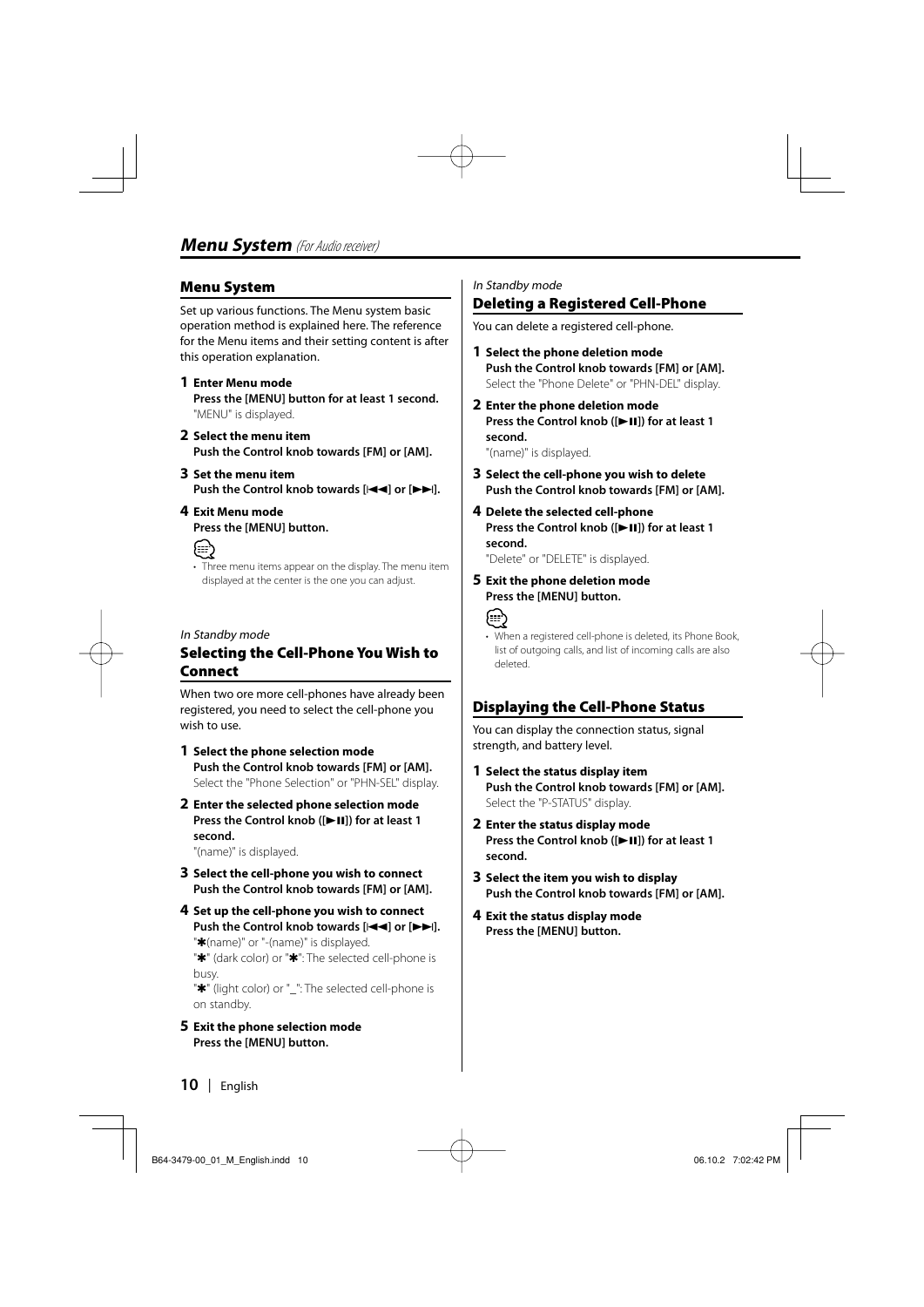#### **If your control unit supports a graphic display function:**

- **1 Select the status display item Push the Control knob towards [FM] or [AM].** Select the "Phone Status" display.
- **2 Display the statuses Push the Control knob towards [44] or [** $\blacktriangleright$ **].** All statuses are indicated with icons.

#### **3 Exit Menu mode Press the [MENU] button.**

#### **Bluetooth connection status**

| <b>Display</b> | <b>Icon</b> | <b>Information</b> |
|----------------|-------------|--------------------|
| "BT-CON Y"     |             | Connected          |
| "BT-CON N"     |             | Disconnected       |

#### **Battery level of cell-phone**

| <b>Display</b> | <b>Icon</b> | <b>Information</b>      |
|----------------|-------------|-------------------------|
| "BAT FULL"     |             | Full                    |
| "BAT MID"      |             |                         |
|                |             | ٠                       |
| "BAT LOW"      |             | Nearly dead             |
| $"BAT - -"$    |             | Cannot get information. |

#### **Signal strength of cell-phone**

| <b>Display</b> | lcon | <b>Information</b>        |
|----------------|------|---------------------------|
| "SGNI MAX"     |      | Maximum                   |
| "SGNL MID"     |      |                           |
|                |      |                           |
| "SGNL LOW"     |      | Minimum                   |
| "NO SGNAI"     |      | Outside the service range |
| "SGNI - - -"   |      | Cannot get information.   |

• Since the number of steps of the control unit is different from that of the cell-phone, the statuses displayed on the control unit may discord from those displayed on the cell-phone.

#### In Standby mode

#### **Setting the Time Interval for Automatic Answer**

This function automatically answers (responds to) a call after lapse of the preset time interval for automatic answer.

| Setting                                                                              |
|--------------------------------------------------------------------------------------|
| Does not answer the phone call automatically.                                        |
| Automatically answers the phone call at once.                                        |
|                                                                                      |
| Automatically answers the phone call after lapse<br>of 8 seconds (original setting). |
|                                                                                      |
| Automatically answers the phone call after lapse<br>of 99 seconds.                   |
|                                                                                      |

#### (≡)

• If the time set in the cell-phone is shorter than that set in the unit, the former will be used.

#### In Standby mode

#### **Setting up the Voice Output Speakers**

#### You can specify the voice output speakers.

| <b>Display</b>                   | Setting                                                        |
|----------------------------------|----------------------------------------------------------------|
| "SP Select: Front"/<br>"SPK FRT" | Outputs voice from the front-left and front-right<br>speakers. |
| "SP Select: F-R"/<br>"SPK F-R"   | Outputs voice from the front-right speaker.                    |
| "SP Select: F-I"/<br>"SPK F-I"   | Outputs voice from the front-left speaker.                     |

• Select the speaker which is further from the microphone in order to prevent howling or echos.

#### In Standby mode

#### **Setting the Beep of the Incoming Call**

You can output a beep from the speaker when a call comes in.

| <b>Display</b>               | <b>Setting</b>    |
|------------------------------|-------------------|
| "Call Beep: ON"/ "C-BP ON"   | Beep is heard.    |
| "Call Beep: OFF"/ "C-BP OFF" | Beep is canceled. |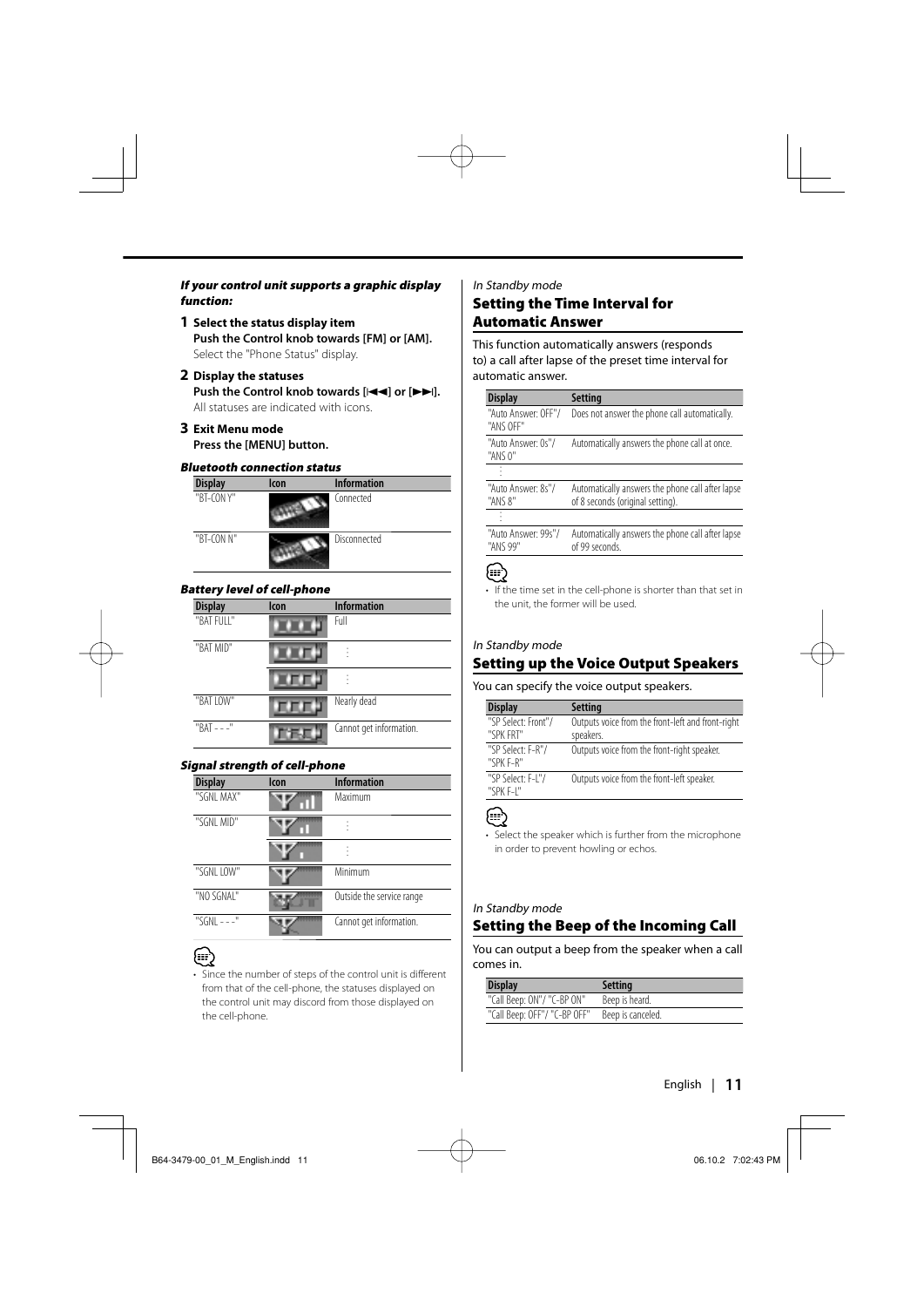#### **Hands-Free Unit control**



#### **SetUp 7 8 0 9 + \* # 5 6 7 4**

#### Control screen

**3**

**P3**



- 1 Displays the Search for Phone Book screen. (See the <Calling by Phone Book>, page 15)
- 2 Displays the Out Going Calls screen. (See the <Redialing>, page 16)
- 3 Displays the Incoming Calls screen. (See the <Redialing>, page 16)
- 4 Switches between the private and hands-free modes (only when a call in progress).
- 5 Displays the Hands-Free Set Up screen. (See the <Setting up the Hands-Free Phone>, page 16)
- 6 Enter three phone numbers for quick dialing. (See the <Quick Dialing>, page 14)
- 7 Enters a phone number. (See the <When Dialing>, page 14)
- 8 Displays the signal strength.\* The more the number of bar segments, the stronger the signal.
- 9 Displays the present Auto Answering status When Auto Answering is on: **AUTO** When Auto Answering is off:
- 10 Displays the battery drain of the cell-phone.\* The more the number of bar segments, the higher the battery level.
- **11** Starts the call.
- 12 Ends the call
	- Clears the phone number being entered.
- [13] Clears the entered phone number.
- 14 Returns to the previous screen.
- [15] Displays the calling and called phone numbers. If you have registered a phone number in the Phone Book, the destination person name is displayed.
- 16 Displays the status of connection with the cellphone.

White: The cell-phone is connected.

Orange: The cell-phone is not connected, or it is outside the service range.



**Clear Return**

**13**

**14**

- While your car is moving, some functions are disabled for safety's sake. The buttons associated with the disabled functions become ineffective if pressed.
- When the Hands-Free Control screen appears, the name of the connected cell-phone is displayed for 5 seconds.
- \* Since the number of steps of the control unit is different from that of the cell-phone, the statuses displayed on the control unit may discord from those displayed on the cell-phone. No status is displayed if information about it cannot be obtained.
- Setting the cell-phone in the private mode can disable the hands-free function.

**12** |English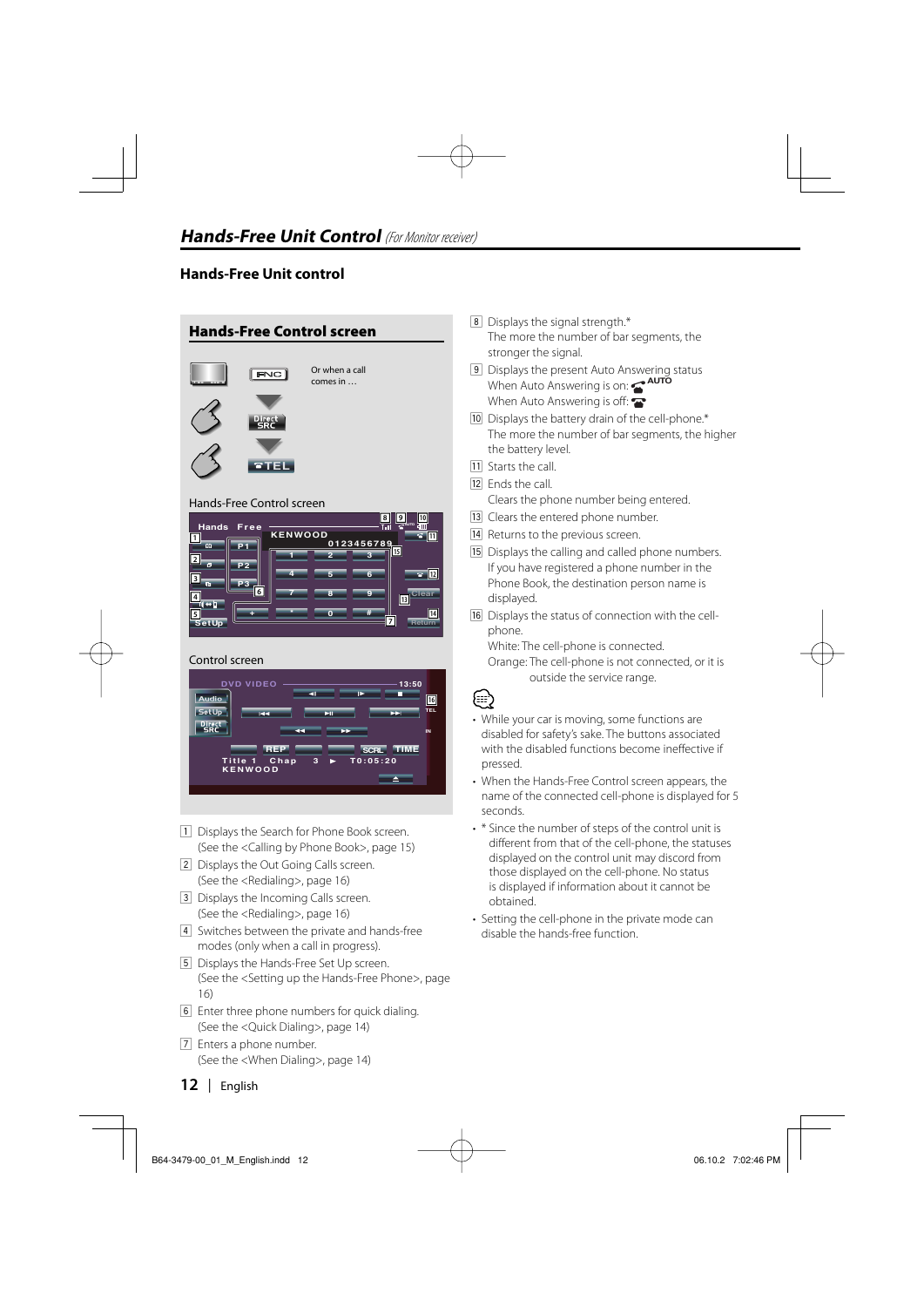#### **Remote Controller**



#### u **[SRC] key**

During a call: Ends the call.

- **18 [\*] key** (When **24** is set to "AUD") Number dial input: Inputs "+".
- $[19]$   $[FM+]$  key (When  $[24]$  is set to "AUD") Number dial input: Inputs "#".
- **[20] <b>[AM-] key** (When [24] is set to "AUD") Number dial input: Inputs "\*".
- $\boxed{21}$   $[$   $\boxed{+4}$   $\boxed{4}$   $\boxed{key}$  (When  $\boxed{24}$  is set to "AUD") Number dial input: Clears the entered phone number.
- **[22] [0] [9] key** (When **[24**] is set to "AUD") Number dial input: Inputs a phone number digit.
- **[23] <b>[DIRECT] key** (When **24** is set to "AUD") Make a call.
- **[24] Remote Control Mode selector switch** Switch to "AUD" when dialing.

#### g **[**5**]/ [**∞**] key**

During a call: Adjusts the voice volume.

 $\sqrt{26}$  **[** $\frac{1}{26}$  **]** key

Displays the Hands-Free Control screen. When a call comes in: Answers the call.

# {≡≡`

- The voice volume level adjusted during a call will be effective for the next and subsequent calls.
- Increasing the volume excessively is more likely to produce echo. If echo is produced, turn down the volume as low as possible. Echo increases in proportion to the volume.

#### **Key Operation**



#### **[27 [∧]/[∨] key**

During a call: Adjusts the voice volume.

#### k **[SRC] key**

During a call: Ends the call.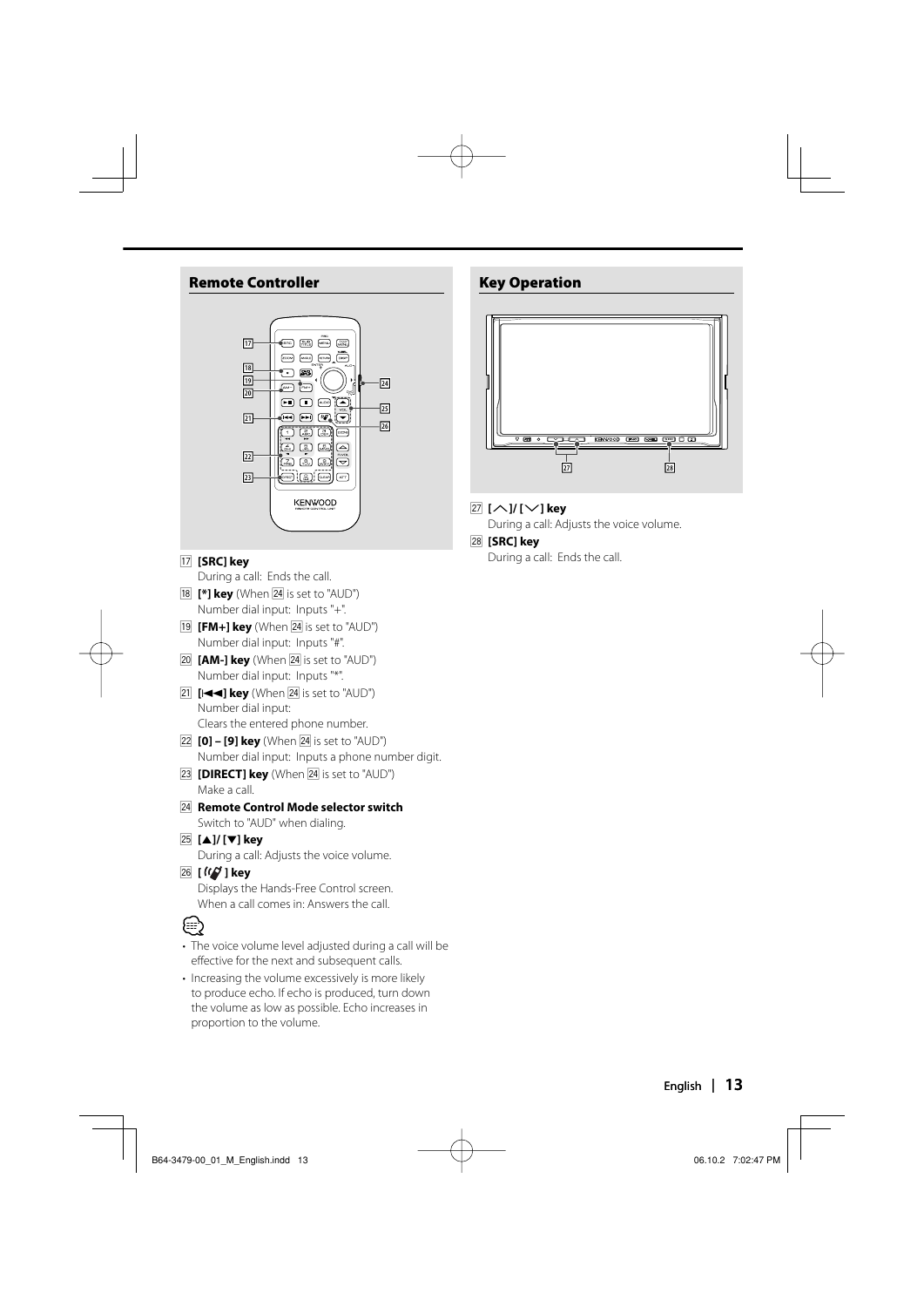#### **When Called**

When you receive a call, you can use the hands-free phone.

#### **1 Responds to a call**



When a call arrives, the Hands-Free Control screen appears automatically.

#### **2 End the call**



The previous screen reappears.

#### **When Dialing**

Make a call by entering a phone number.

#### **1 Enter a phone number**



#### **2 Make a call**



 You can start talking when the destination responds.



• To clear your incorrect entry, touch **Clear** .

#### **3 End the call**



The previous screen reappears.



• You can input max 32 digits.

#### **Quick Dialing**

You can register up to 3 phone numbers for quick dialing.

#### **To register a phone number:**

#### **1 Display a phone number you wish to register** See the <Calling by Phone Book> (page 15),

<Redialing> (page 16) and <When Dialing> (page 14).

#### **2 Register the phone number**



Continue to touch more than 2 seconds.

#### **To call a phone number from memory:**

#### **1 Recall the phone number**



#### **2 Make a call**





• Only the phone numbers can be registered for Quick Dialing. Therefore, the destination subscriber name and others are not displayed during dialing.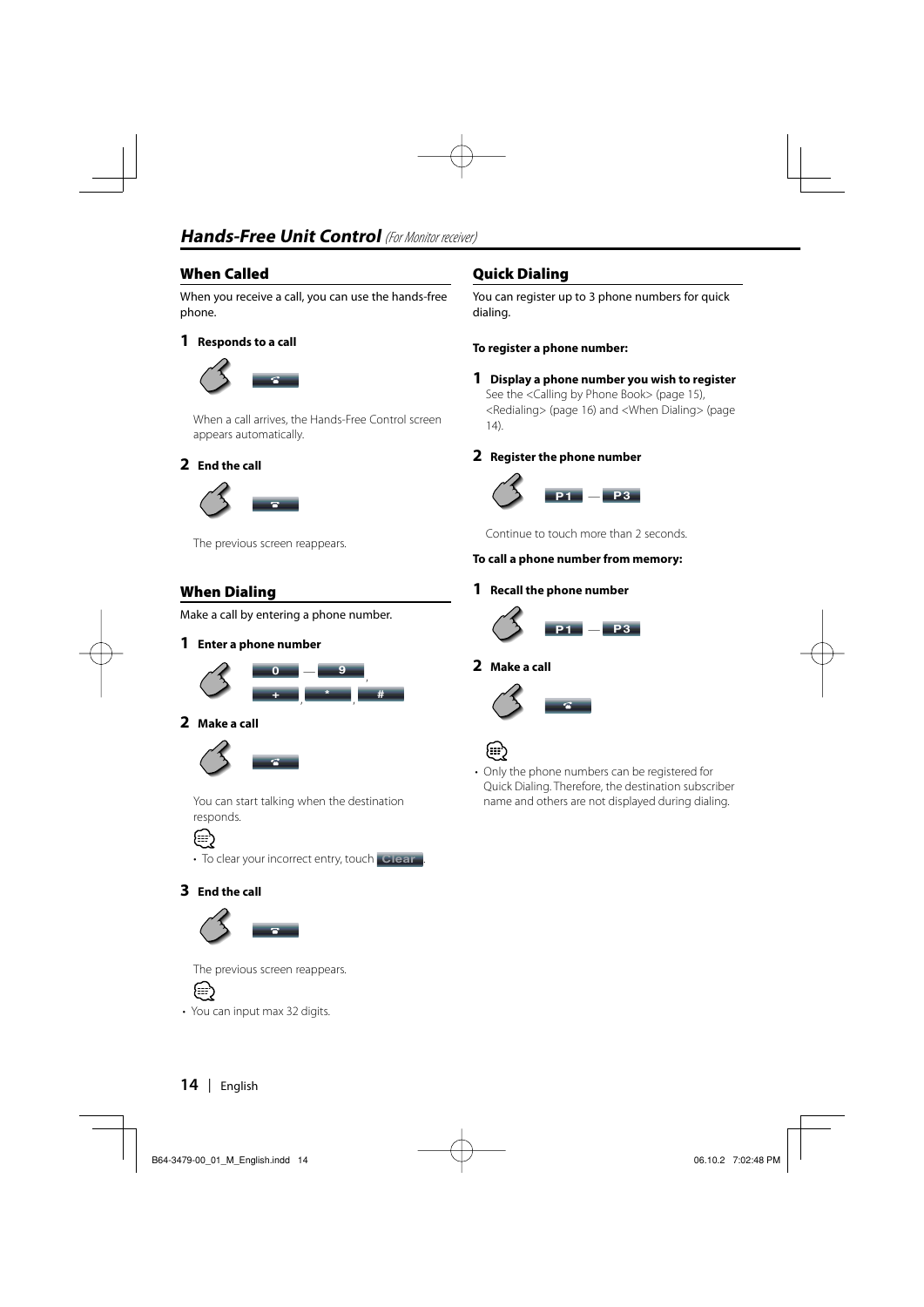#### **Calling by Phone Book**

You can call a person using his/her phone number that you have registered in the Phone Book.

#### **1 Display the Phone Book screen**



The Initial Input screen appears.

#### Initial Input screen



- 1 Scrolls the character array display.
- 2 Displays the Phone Book beginning with the name whose first character you have touched.
- 3 Returns to the Hands-Free Control screen.

#### **2 Select the initial character of a person name in memory**



The Phone Book List screen appears.

#### Phone Book List screen



- 1 Scrolls the list.
- 2 Enters the destination name.
- 3 Enters the destination data and returns to the Hands-Free Control screen.
- 4 Returns to the Hands-Free Control screen.

#### **3 Select a destination you wish to call**



#### **4 Confirm the destination**



The Hands-Free Control screen appears again. The selected destination data is displayed.

#### **5 Make a call**



 You can start talking when the destination responds.

#### **6 End the call**



The previous screen reappears.

# {≕}

- To use the Phone Book, it must have been downloaded from the cell-phone. For more details, see <Downloading the Phone Book> (page 5).
- Up to 16 characters can be displayed for each name in the Phone Book.
- Initials including no corresponding name will not be displayed.
- During search, a non-accent character such as "u" is searched for instead of an accent character such as "ü".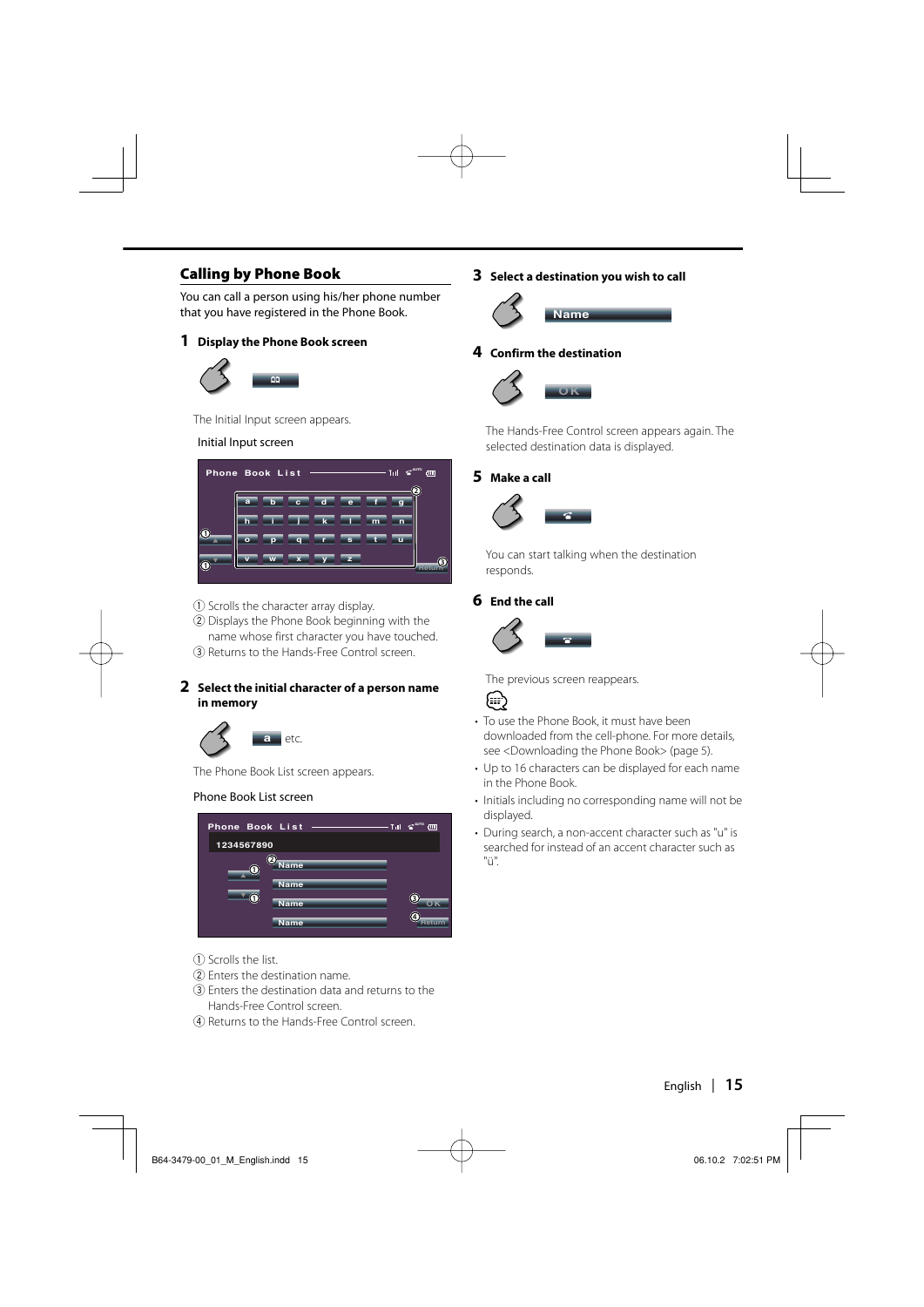#### **Redialing**

You can redial, one of the last 10 phone numbers that you have called or received.

#### **1 Display the Search for Out Going Calls or Incoming Calls screen**



 The Out Going Calls or Incoming Calls list screen appears.

#### Out Going Calls or Incoming Calls screen



- 1 Scrolls the list.
- 2 Enters the destination name.
- 3 Change to record of redial list.
- 4 Enters the destination data and returns to the Hands-Free Control screen.
- 5 Returns to the Hands-Free Control screen.

#### **2 Select a destination you wish to call**



#### **3 Confirm the destination**



The Hands-Free Control screen appears again. The selected destination data is displayed.

#### **4 Make a call**



 You can start talking when the destination responds.

#### **5 End the call**



The previous screen reappears.



• The Out Going Calls list screen or Incoming Calls list screen shows the list of the calls originated from or received at this unit. They are not the ones stored in the cell-phone memory.

#### **Setting up the Hands-Free Phone**

The Hands-Free system can be set as follows.



Hands-Free Set Up screen



1 Sets an automatic response time after call termination.  $(\mathscr{F}$  "8")

"Off": This function can not use.

"0-99": Sets to calling ring time (second).

2 Sets a ringing tone output position.

#### ( "F-Right")

- "F-Left": Outputs the tone from the front left-hand side speaker.
- "F-Right": Outputs the tone from the front right-hand side speaker.
- "Front All": Outputs the tone from the both front speakers.
- 3 Set the beep of the incoming call.  $(P'$  "On") "On": Beep is heard.
	- "Off": Beep is canceled.
- 4 Display the Phone Select screen.
- 5 Display the Phone Delete screen.
- 6 Returns to the Hands-Free Control screen.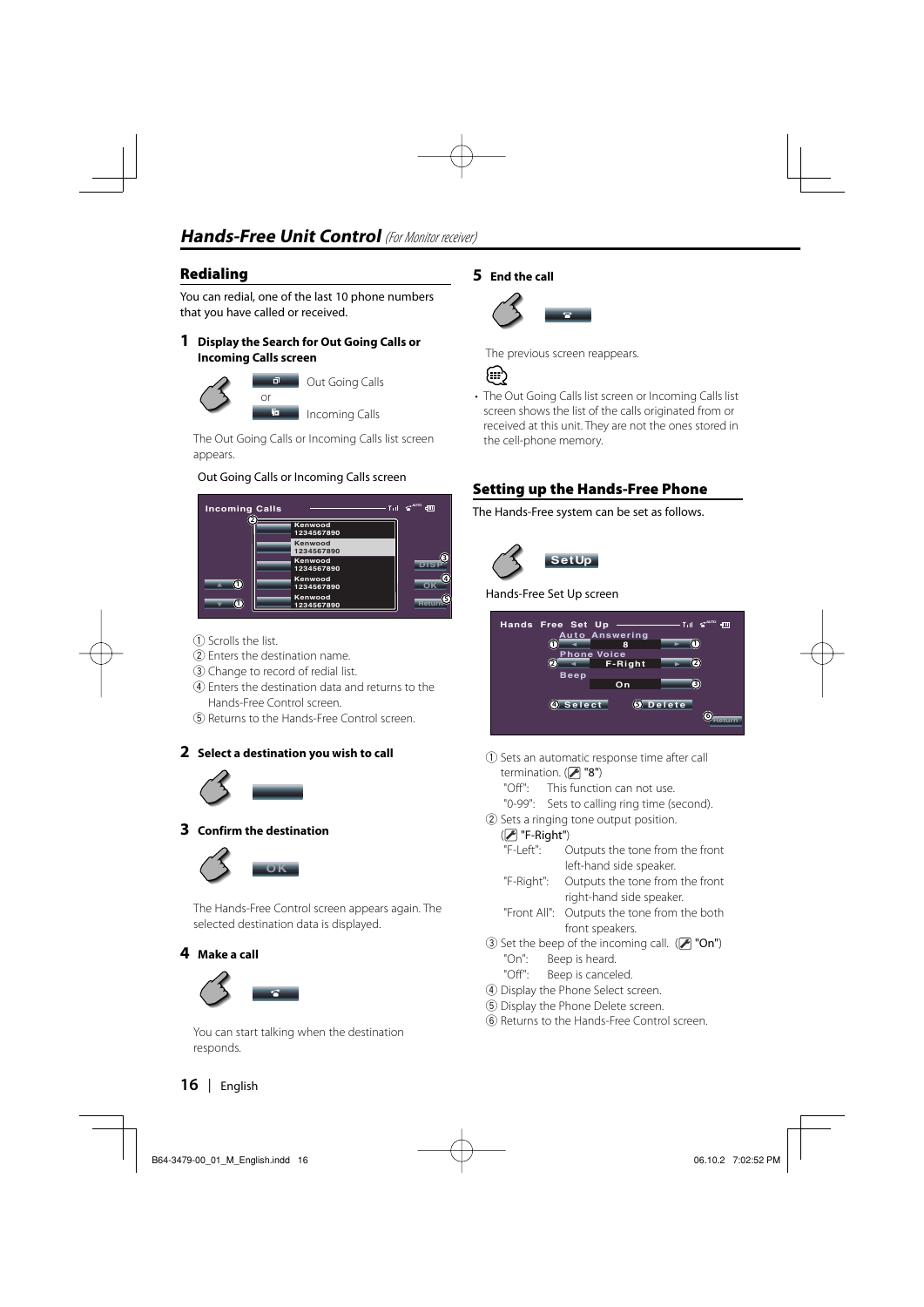

- Either the time interval for automatic answer set on this unit or the time interval set on the cell-phone, whichever is shorter, takes effect.
- Select the speaker which is further from the microphone in order to prevent howling or echos.

#### **Selecting a Hands-Free Phone**

You can choose the Hands-Free phone from the list.

**1 Display the Hands-Free Set Up screen**



**SetUp**

#### **2 Display the Phone Select list**



#### Phone Select screen



- 1 Selects the cell-phone to be used as a handsfree phone.
- 2 Returns to the Hands-Free Set Up screen.

#### **3 Select a Hands-Free phone you wish to use**



#### **Deleting the Hands-Free Phone**

You can cancel a registration of Hands-Free phone.

#### **1 Display the Hands-Free Set Up screen**



#### **2 Display the Phone Delete list**



#### Phone Delete screen

| <b>Phone Delete</b> | Till             | <b>AUTO</b><br><b>RTTT</b> |
|---------------------|------------------|----------------------------|
|                     | <b>Kenwood 1</b> |                            |
|                     | <b>Kenwood 2</b> |                            |
|                     | <b>Kenwood 3</b> |                            |
|                     | <b>Kenwood 4</b> |                            |
|                     | Kenwood 5        |                            |

- 1 Selects the cell-phone to be deleted from the list.
- 2 Returns to the Hands-Free Set Up screen.

#### **3 Select a Hands-Free phone you wish to delete**







#### • The Phone Book, outgoing call list, and incoming call list are deleted together with the deleted Hands-Free phone.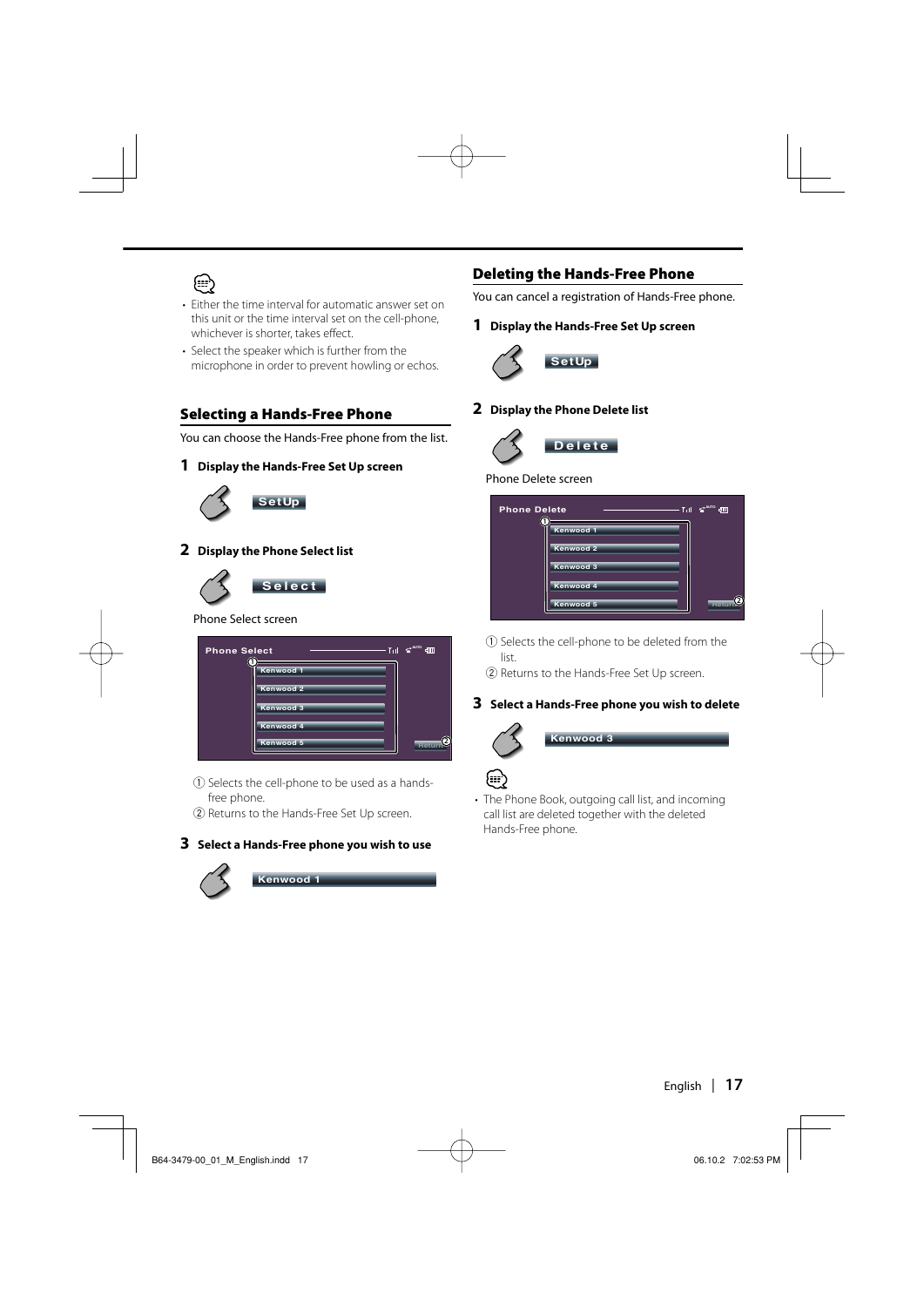#### **Accessories**



#### **Installation Procedure**

- 1. To prevent a short circuit, remove the key from the ignition and disconnect the  $\ominus$  battery.
- 2. Set the display character conversion function switch.
- 3. Make the proper input and output wire connections for each unit.
- 4. Install the unit in your car.
- 5. Reconnect the  $\ominus$  battery.
- 6. Press the reset button on the control unit.



- Insulate unconnected wires with vinyl tape or other similar material. To prevent a short circuit, do not remove the caps on the ends of the unconnected wires or the terminals.
- After the unit is installed, check whether the brake lamps, blinkers, wipers, etc. on the car are working properly.

#### **For Good Reception**

To assure good reception, note the following:

- Communicate with the cell-phone within the line-of-sight distance of 10 m. The communication range becomes shorter depending on the surrounding environment. The communication range also becomes shorter when there is an obstacle between this unit and the cell-phone. The above maximum communication range (10 m) is not always assured.
- Keep this unit away from other electric components (AV components) as far as possible. If they are near, call connection can fail, TV or radio noise can be generated, or poor reception can occur.
- A broadcast station or walkie-talkie located nearby can interfere with communication due to too strong signal.

#### **Display Character Conversion Function**

If the control unit cannot display accent characters such as "ü" and "ä", set the display character conversion function switch to "2" to convert them to "U" and "A".

When one of the following control units is connected. set the switch to "2". (As of September 2006)

 KDV-MP6333, KDV-MP6433, KDC-X7533U, KDC-MP5033U, DPX-MP2090U



#### **Conversion Table**

| <b>Conversion character</b> |                                         |
|-----------------------------|-----------------------------------------|
| A :                         | À, à, Á, á, Ã, ã, Ä, ä, Â, â, Å, å      |
|                             |                                         |
| D:                          | Ð, ð                                    |
| E:                          | È, è, É, é, Ê, ê, Ë, ë                  |
|                             | Í, í, Î, î, Ï, ï                        |
| N:                          | Ñ, ñ                                    |
| 0:                          | Ò, ò, Ó, ó, Ô, ô, Õ, õ, Ö, ö, Ø, ø      |
| $\overline{\mathsf{S}}$ :   |                                         |
| U:                          | Ù, ù, Ú, ú, Û, û, Ü, ü                  |
| Χ:                          |                                         |
|                             | $\overline{Y}$ , $\dot{Y}$ , $\ddot{Y}$ |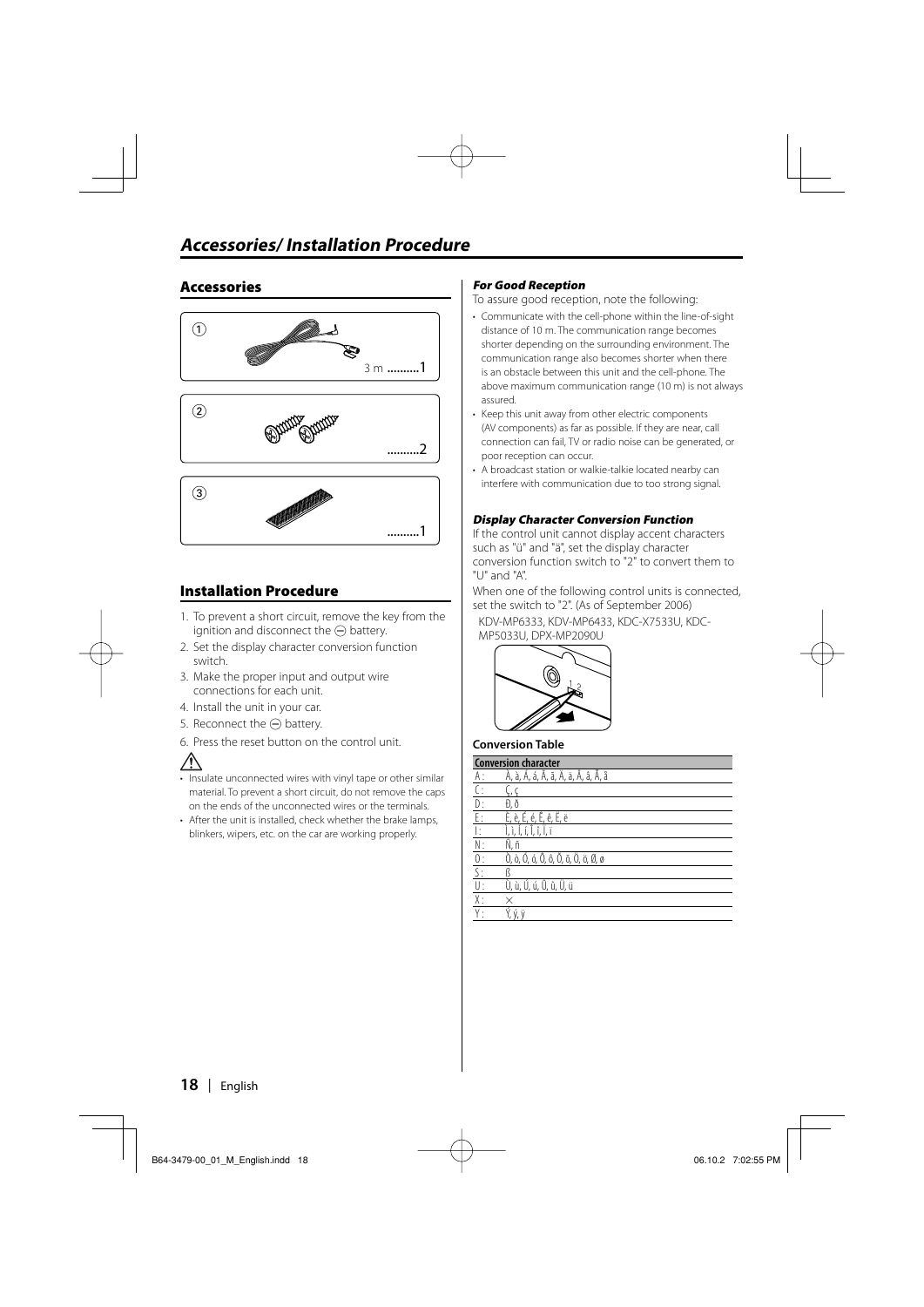

#### **If You Want to Connect KCA-S220A**

Connect the Hands-Free Box to the terminal labelled TO CHANGER 2.



• Please keep the total extension of the control cable from the control unit to the disc changer to 13 m or less. Control cable lengths in excess of 13 m will cease to function properly.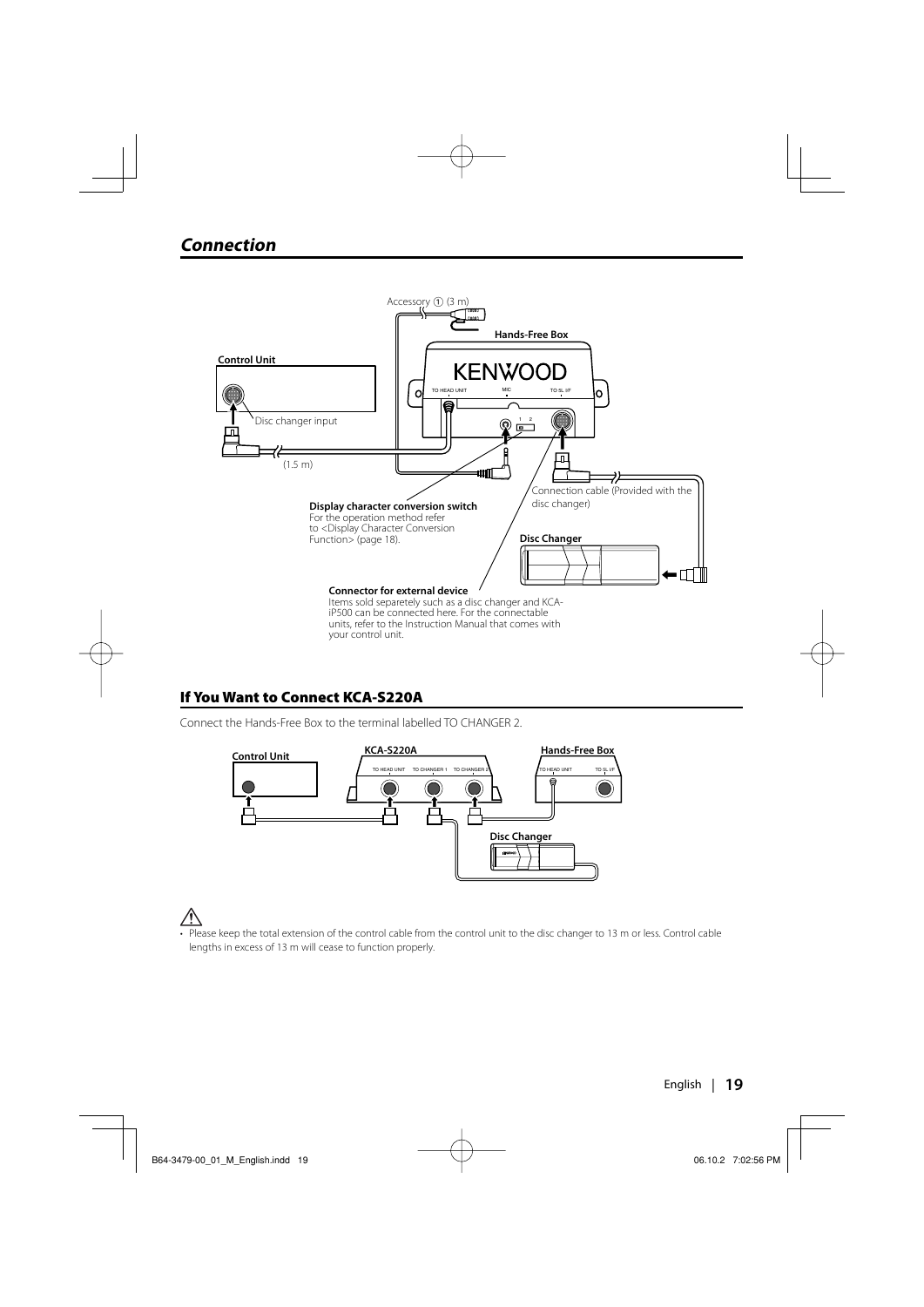#### **Installation the Hands-Free Box**

- $\bigwedge$
- Determine the installation position after making sure that the unit can communicate with the cell-phone.
- Please do not install the unit near the dashboard, the rear tray, or other important components. Doing so could lead to injury or accident should the unit come off due to a shock and strike a person or an important component. Tapping screws should be used for mounting. (Attachment with velcro strips, although easy, can come off with a shock.)

#### **Securing to audio board**



#### **Securing to pile carpet**



- Do not stick the velcro tape over the serial number.
- If the installation place is stepped, cut the velcro tape into two pieces and stick them at two positions as shown.

#### **Installation the Microphone Unit**

- **1** Check the installation position of the microphone  $(\text{accessory } (1)).$
- **2** Remove oil and other dirt from the installation surface.
- **3** Install the microphone.
- **4** Wire the microphone cable up to the hands-free box with it secured at several positions using tape or the like.



item of tape.



Peel the release coated paper of double-face adhesive tape to fix on the place shown in the left-hand example.



Adjust the direction of the microphone to the driver.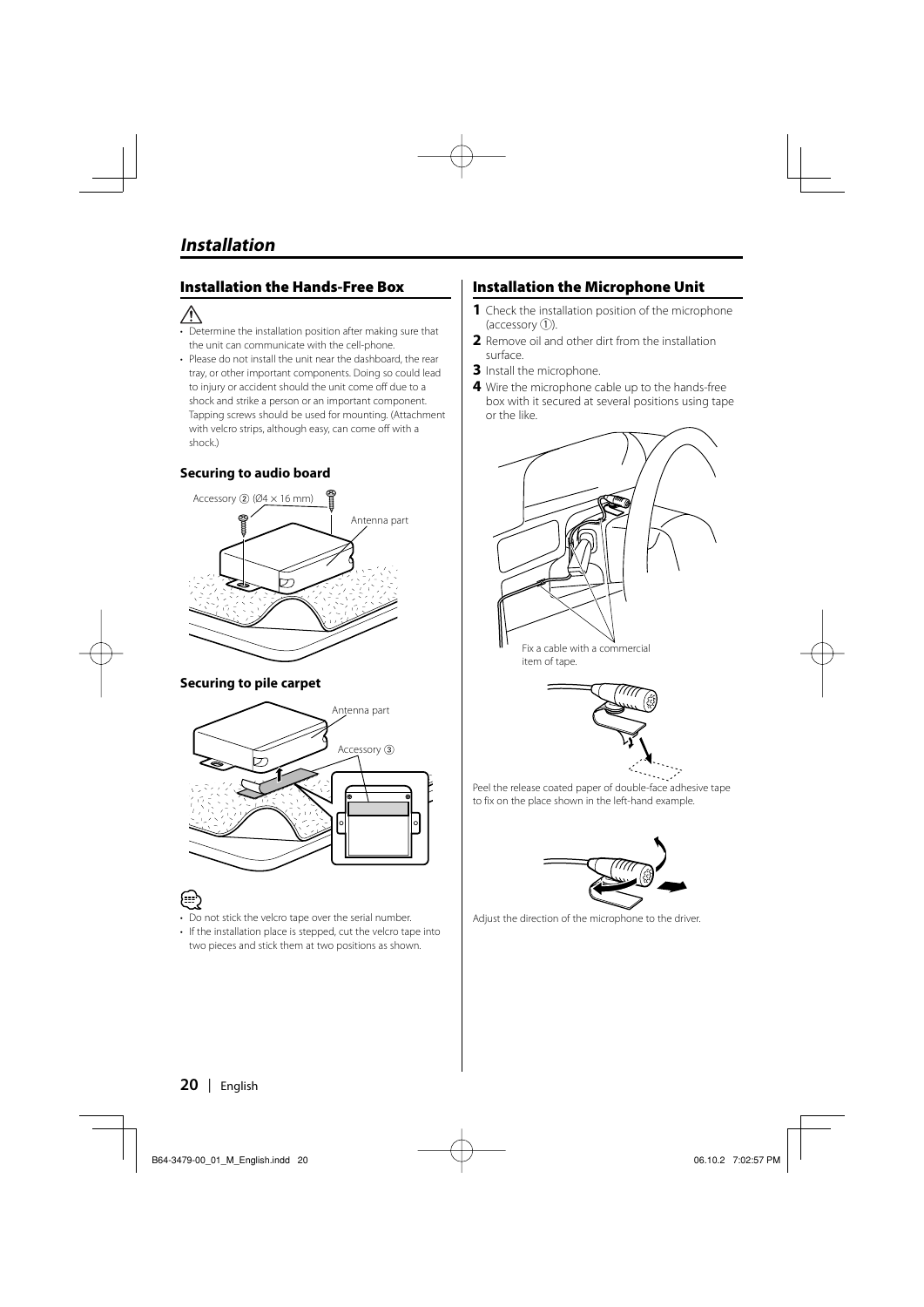## **Troubleshooting Guide**

What might seem to be a malfunction in your unit may just be the result of slight misoperation or miswiring. Before calling service, first check the following table for possible problems.

#### **? The hands-free talk volume is low.**

- The hands-free talk volume is set at a low level.
	- ☞ The hands-free talk volume can be adjusted independently. Adjust it during hands-free talk.

#### **? No sound is heard from the rear speakers.**

- ✔ You are talking in the hand-free talk mode.
	- ☞ No sound is heard from the rear speakers in the hands-free talk mode.

#### **? No beep is heard at reception of an incoming call.**

- $\vee$  No beep is heard depending on the type of your cell-phone.
	- ☞ Selecting "Call Beep: ON" or "C-BP ON" (page 11), or "Beep On" (page 16) allows you to hear the beep.

#### **? Characters in a name are missing.**

The control unit cannot display accent characters. ☞ Set the display character conversion function switch to "2" (page 18).

#### **? The name of the cell-phone is not displayed.**

- $\vee$  When registering a cell-phone, the address may be displayed instead of the name of the cell-phone.
	- ☞ Turn off the power of the control unit and on again. The name of the connected cell-phone will be displayed.

#### **The messages shown below display your systems condition.**

No Number/ NO-NMBER/ Incoming No Number :

- The calling party does not notify a caller ID.
- There is no phone number data.

No Data/ NO DATA :

- There is no outgoing call list.
- There is no incoming call list.

#### No Entry/ NO ENTRY :

The cell-phone has not been registered (pairing).

Disconnect/ DISCONCT/ Non Connection/ Disconnected : The unit cannot communicate with the cell-phone.

#### Connect/ CONNECT :

The unit can communicate with the cell-phone.

HF Error 07/ HF ERR07:

- The memory cannot be accessed.
- $\rightarrow$  Turn off the power and on again. If this message still appears, press the reset button on the control unit.

#### HF Error 68/ HF ERR68:

- The unit cannot communicate with the cell-phone.
- $\rightarrow$  Turn off the power and on again. If this message still appears, press the reset button on the control unit.

#### **Specifications**

Specifications subject to change without notice.

#### **Bluetooth section**

Technology : Bluetooth 1.2 Certified Frequency : 2.402 – 2.480 GHz Output Power : +4dBm (MAX), 0dBm (AVE) Power Class 2

#### **General**

Operating voltage (11 – 16V allowable)  $: 14.4 V$ Current consumption : 0.2 A Dimension ( $W \times H \times D$ )  $: 95 \times 30 \times 105$  mm Weight : 0.35 kg